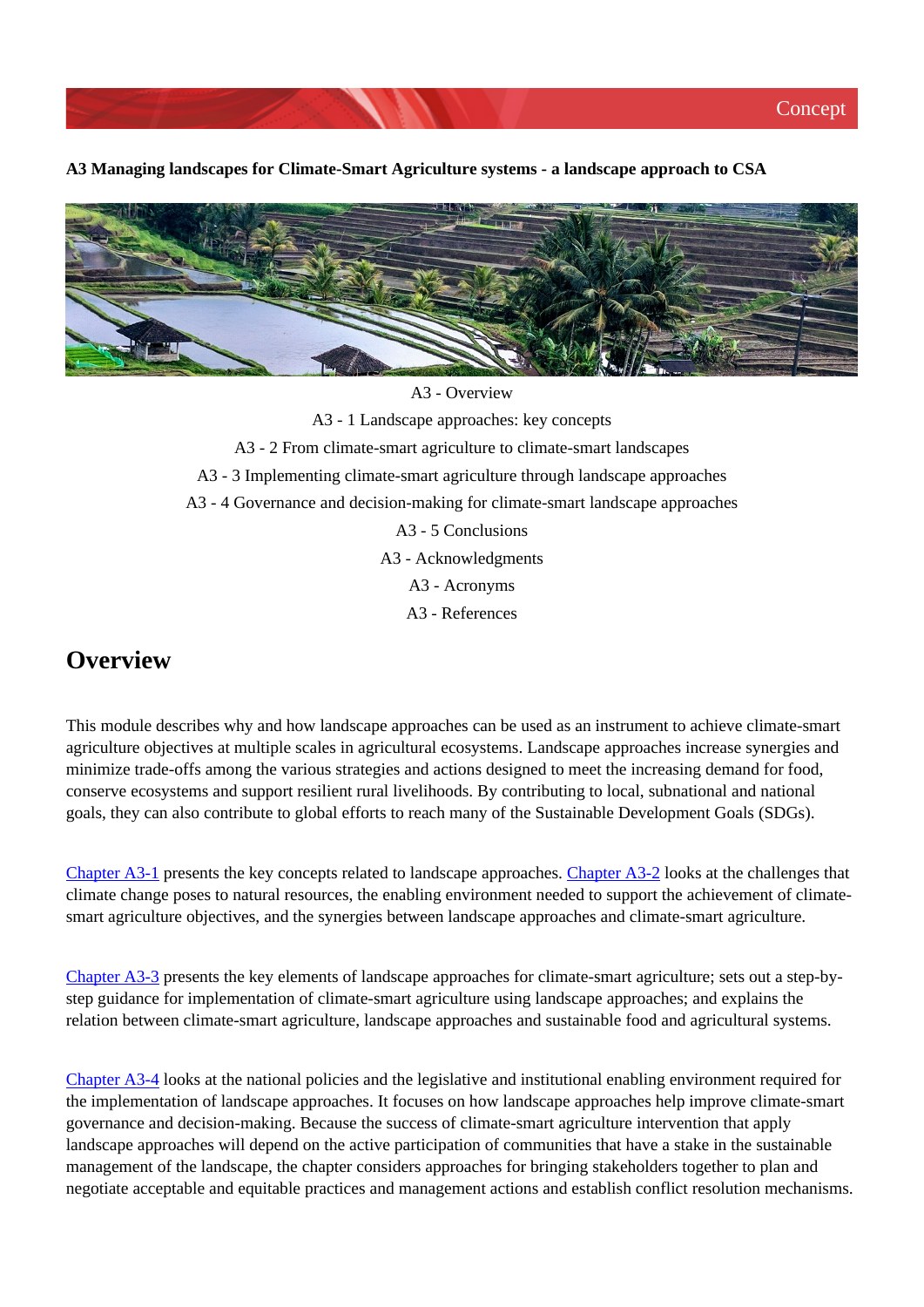This is essential to ensure that the decision-making processes address gender and youth power differentials, and the benefits of the interventions are shared equitably.

# **Key messages**

- The application of landscape approaches takes into consideration the synergies and trade-offs among the range of activities carried out to promote the sustainable intensification of agricultural production, enhance adaptation to climate change, reduce and/or remove greenhouse emissions, and support disaster risk reduction at various scales and with many sectors and stakeholders.
- The success of climate-smart agriculture activities in delivering benefits to stakeholders requires establishing sound land-use planning and decision-making processes that are based on participatory, consensus-based and people-centred approaches, and the establishment of an enabling policy and institutional framework.
- To improve the resilience of landscapes to the impacts of climate change, actions in the agriculture sectors and other sectors (e.g. tourism, industry, mining, energy, urban development) need to be well coordinated to minimize conflicts, enhance equity and sustain ecosystem services. This involves reducing competition for resources, determining the most acceptable trade-offs, minimizing negative externalities and optimizing synergies.
- Measuring and monitoring the multiple benefits of climate-smart agriculture interventions that apply landscape approaches is essential for tracking the impacts of cross-sectoral and multistakeholder efforts at different scales and adjusting to change. Measuring and monitoring activities, which are critical for optimizing benefits and empowering stakeholders, can be realized in part through self-assessments undertaken by stakeholder groups of the value of sustainable land management, and by recognizing the importance of traditional landscape management practices.
- Scaling up successful pilot projects to large-scale climate-smart landscape programmes requires specific strategies and processes that support system-wide capacity development that can foster country ownership. Scaling up climate-smart landscape programmes also involves mainstreaming climate change into policies and institutions, creating an enabling policy environment, improving communications and building publicprivate partnerships.
- Catalysing landscape-scale climate-smart agriculture interventions requires increasing access to financing. Financing options that can support the scaling up of sustainable land management include creating incentives for sustaining ecosystem services through innovative market-based mechanisms that compensate farmers and farming communities for maintaining these services.

# **Landscape approaches: key concepts**

There are many different ways of applying landscape approaches. The different approaches will reflect different entry points, processes and institutional arrangements (Scherr, Shames and Friedman, 2013). Box A3.1 present a list of definitions related to landscape and landscape approaches. According to Minang *et al*. (2015, p.8) a landscape approach:

"refers to a set of concepts, tools, methods and approaches deployed in landscapes in a bid to achieve multiple economic, social, environmental objectives (multifunctionality) through processes that recognize, reconcile and synergize interests, attitudes and actions of multiple actors"

In a background paper for the 2012 Second Global Conference on Agriculture, Food Security and Climate Change, FAO noted that the landscape approach: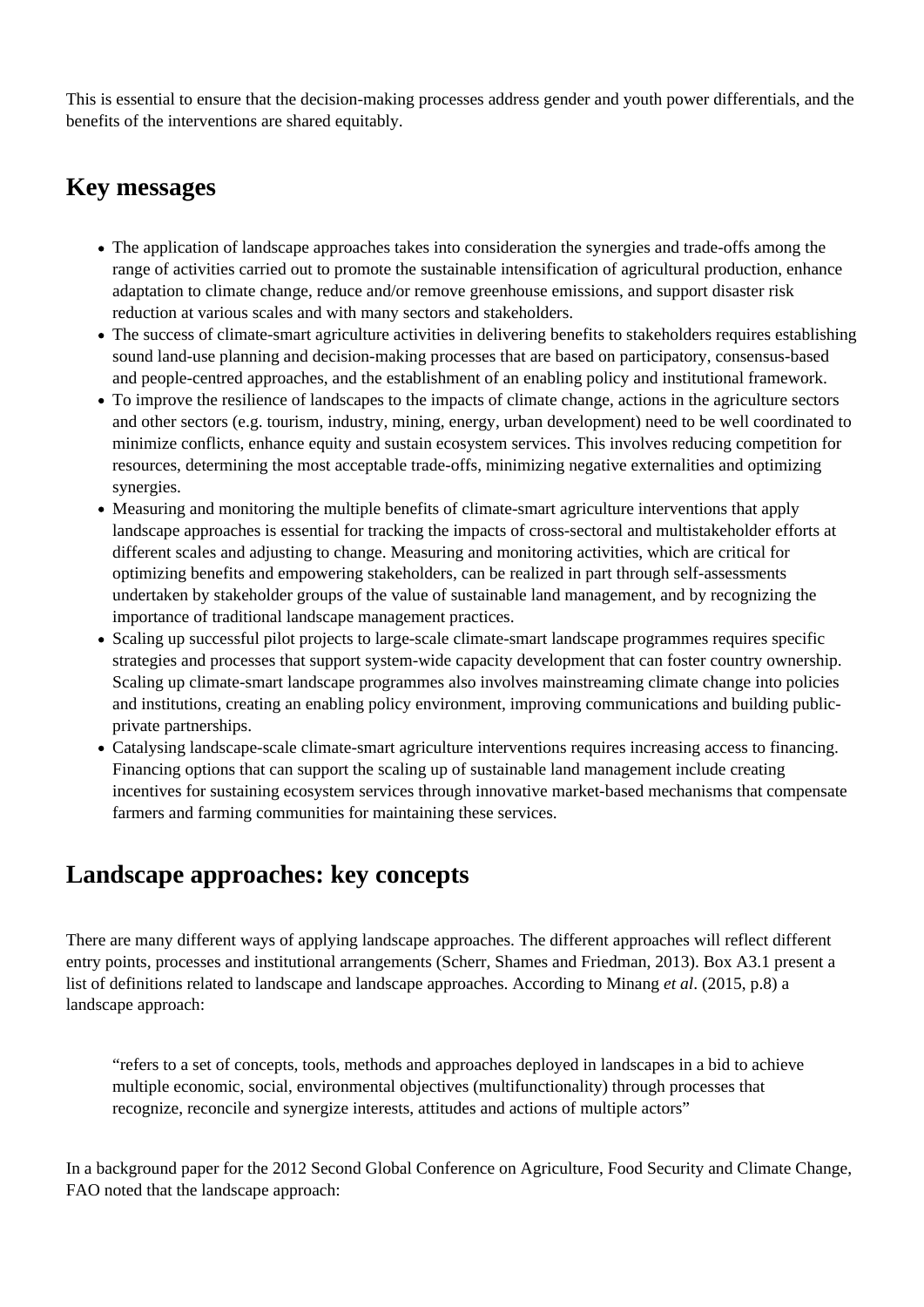"deals with large-scale processes in an integrated and multidisciplinary manner, combining natural resources management with environmental and livelihood considerations. .... The landscape approach also factors in human activities and their institutions, viewing them as an integral part of the system rather than as external agents. This approach recognizes that the root causes of problems may not be site-specific and that a development agenda requires multistakeholder interventions to negotiate and implement actions" (FAO, 2012a, p.5).

Another important factor in landscape approaches is the management of production systems and natural resources in an area that is large enough to produce vital ecosystem services and small enough to be managed by the people using the land and producing those services (FAO, 2013). Landscape approaches involve long-term collaboration among different groups of land managers and stakeholders to achieve multiple objectives and expectations within the landscape for local livelihoods, health and well-being (LPFN, 2016).

### **Box A3.1 Defining landscapes**

This sourcebook has adopted the definition of 'landscape' proposed by the [Landscapes for People, Food](http://peoplefoodandnature.org/) [and Nature Initiative:](http://peoplefoodandnature.org/)

"A landscape is a social-ecological system that consists of a mosaic of natural and/or humanmodified ecosystems, often with a characteristic configuration of topography, vegetation, land use, and settlements that is influenced by the ecological, historical, economic and cultural processes and activities of the area" (LPFN, 2016).

A landscape can also be defined as the interaction between human actions, ecosystems and the abiotic factors that shape the physical environment (see Figure A3.1). Landscape approaches are based on "an overarching principle of concept and implementation rather than the retreat into the compartmentalization and order that we all seem to strive for" (Sunderland, 2014).

**Figure A3.1 Landscape as interaction between human actions, ecosystems and the abiotic factors that shape the physical environment (Minang** *et al***., 2015; Scherr, 2013).**



The ten principles of landscape approaches have been established by Sayer *et al*., 2013 and have been accepted by the Convention for Biodiversity. They include:

- continued learning and adaptation,
- common concern entry point,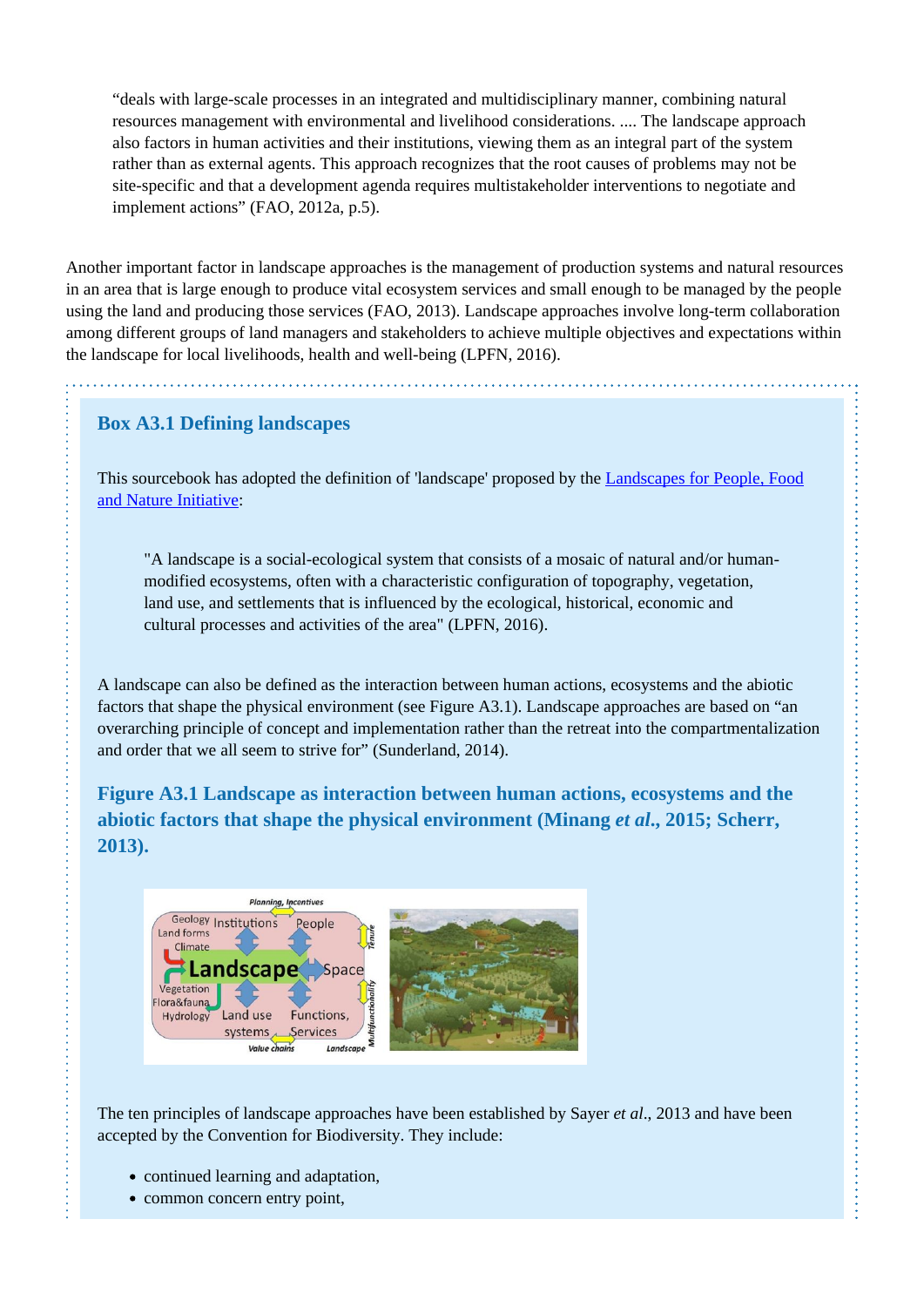- multiple scales,
- multifunctionality,
- multiple stakeholders,
- negotiated and transparent change logic,
- clarification of rights and responsibilities,
- participatory and user friendly monitoring,
- resilience,

• strengthened stakeholder capacity.

# **From climate-smart agriculture to climate-smart landscapes**

A thorough analysis of the pressures and demands on natural resources and ecosystems, the biophysical and socioeconomic impacts of climate change, and the opportunities and the constraints that land users face to adapting to change and threats is required when applying landscape approaches in interventions to support climate change adaptation and mitigation. This analysis must be undertaken in coordination with all stakeholders in the landscape. (see [module C8](http://www.fao.org/climate-smart-agriculture-sourcebook/enabling-frameworks/module-c8-impact-assessments/es/) on climate change impact scenarios and [module C1](http://www.fao.org/climate-smart-agriculture-sourcebook/enabling-frameworks/module-c1-capacity-development/es/) on system-wide capacity development). Reversing trends in environmental degradation involves the use of landscape approaches to address climate change. It has been often been demonstrated that the best approach to achieve the objectives of climate-smart agriculture is to broaden the agricultural management practices from single farming unit to the management of the entire landscape by multiple stakeholders (e.g. decision-makers, farmers, industrial groups). An example of this is the integration of trees into pastures, with the support of community-based forest management and planning and the collaboration of local authorities, to establish productive silvo-pasture systems (see [module B5](http://www.fao.org/climate-smart-agriculture-sourcebook/production-resources/module-b5-integrated-production-systems/es/) on integrated production systems). Other examples of agricultural ecosystem management practices that are pertinent to landscape approaches for agricultural production are dealt with in more detail in the modules in [Section B.](http://www.fao.org/climate-smart-agriculture-sourcebook/production-resources/es/) A landscape and ecosystem perspective is addressed also in [module C5](http://www.fao.org/climate-smart-agriculture-sourcebook/enabling-frameworks/module-c5-climate-resilience/es/) on disaster risk reduction.

#### **Climate change is exacerbating pressures on natural resources**

Natural resources and ecosystems are under increasing pressures from population growth and unsustainable management practices associated with agricultural production and land use. The degradation of soil, freshwater resources and biodiversity; the overexploitation of agricultural lands and their encroachment into marginal areas; and insecure tenure regimes, all affect ecosystem functions and services. These forces are leading to declines in the productive capacity of croplands and rangelands, and driving deforestation, which accelerates the loss of ecosystem services. The impacts of climate change (e.g. unpredictable rainfall, changing temperatures, seasonal shifts, drought, and extreme events), exacerbates these drivers of environmental degradation, undermines agricultural production and increases threats to ecosystems, livelihoods and food security.

Land degradation, which is reflected in the loss of fertile soils, the erosion of biodiversity and a reduction in carbon stocks, threatens the livelihoods and well-being, the food, water and energy security, and the resilience of millions of people. Land degradation is both a cause and a consequence of climate change. Ecosystem degradation and climate change form a 'negative feedback loop' that increases greenhouse gases emissions from agricultural production. The loss and degradation of soil and vegetation significantly reduces the capacity of soils to act as a 'carbon sink'. These negative loops affect agriculture production and livelihoods at all levels. Land degradation and sustainable soil and land management are addressed in [module B7](http://www.fao.org/climate-smart-agriculture-sourcebook/production-resources/module-b7-soil/es/). Climate-smart energy solutions are a priority objective for preserving natural resources and preventing the degradation of the natural environment (see Box A3.2). [Module B9](http://www.fao.org/climate-smart-agriculture-sourcebook/production-resources/module-b9-energy/es/) looks at the management of energy in the context of climate-smart agriculture.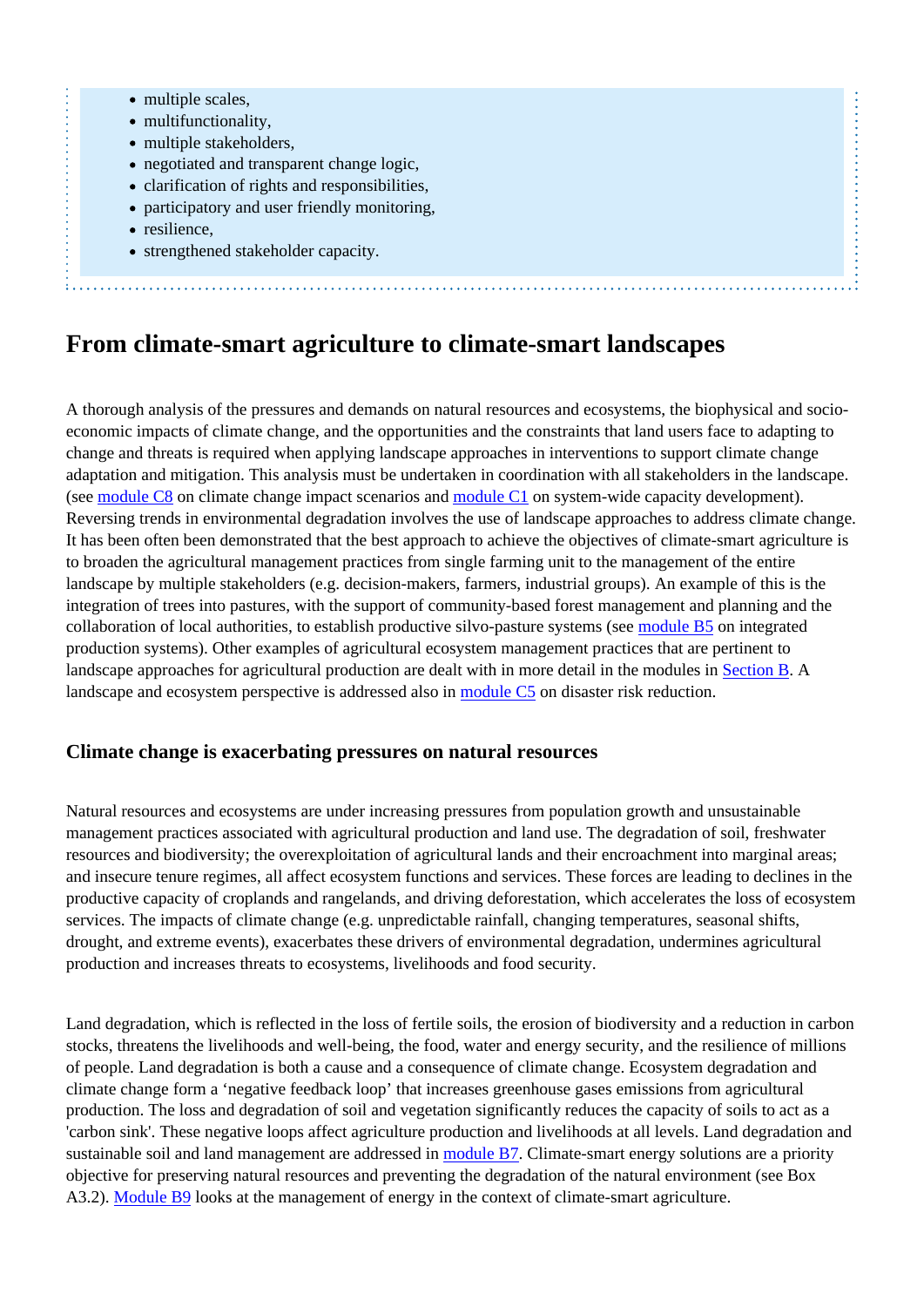# **Box A3.2 Charcoal production, environmental degradation and climate change mitigation**

In some areas, the unsustainable production of charcoal is one of the drivers of deforestation. In sub-Saharan Africa the reliance on charcoal in rural areas and expanding urban areas is a serious environmental issue. Unsustainable charcoal production degrades the natural resource base on which people depend and increases greenhouse gas emissions. Investment is needed to enhance the access of urban and rural populations to appropriate alternative fuel sources. This involves increasing capital, knowhow and technology, and creating incentives to encourage a shift towards more sustainable and resilient fuel and energy supplies.

The 2017 FAO publication, The charcoal transition: greening the charcoal value chain to mitigate climate change and improve local livelihoods, provides data and information to allow for informed decisionmaking on the contribution sustainable charcoal production and consumption can make to climate change mitigation (FAO, 2017a).

To satisfy the increasing demand for limited land resources, governance institutions in many areas are turning a blind eye to, or even encouraging, the expansion of agricultural production systems into forest lands, wetlands, marginal drylands and protected areas. This expansion can momentarily increase production, but generally leads to negative if not catastrophic mid- and long-term outcomes.

Implementing a landscape approach, which includes land-use planning, helps reduce conflicts over the use of resources; addresses the threats to forest areas, wetlands and other biodiversity-rich ecosystems; and can contribute to restoring key ecosystem functions and services. Despite potential difficulties in initially establishing a landscape approach, the approach can deliver positive and sustainable outcomes for the long-term resilience of populations facing unpredictable and extreme weather events (IPCC, 2014; FAO, 2015a). As integral parts of broader landscapes, forests and trees contribute to the stability and vitality of ecosystems and play a key role in sustaining livelihoods (see [module B3](http://www.fao.org/climate-smart-agriculture-sourcebook/production-resources/module-b3-forestry/es/) on forestry and [module B5](http://www.fao.org/climate-smart-agriculture-sourcebook/production-resources/module-b5-integrated-production-systems/es/) on integrated production systems).

Extractive land use practices are not sustainable and are associated with high rates of greenhouse gas emissions. Often establishing an enabling environment and increasing investments are not sufficient to support the adoption of sustainable agricultural practices that sequester carbon in the soil or prevent carbon dioxide emissions caused by soil mineralization; sustain ecosystem functions and agricultural productivity; and enhance the adaptive capacity of vulnerable populations.

## **Lack of enabling environment for climate-smart agricultural practices**

The lack of institutional capacities, which includes a lack of capacity for land-use planning, financial planning and implementation, contributes to the limited support for climate-smart practices (Scherr, Shames and Friedman, 2012). Environmental and economic sustainability can be achieved by moving away from sector-driven initiatives to cross-sectoral activities that address the objectives and needs of multiple stakeholders who depend on natural resources and ecosystems. This can be done by planning and carrying out interventions at the landscape level (see [Case Study A3.1](http://www.fao.org/climate-smart-agriculture-sourcebook/concept/module-a3-landscapes/a3-case-studies/case-study-a3-1/es/) on Autochthonous pig breeds for climate-smart landscapes in the Balkans). The policy processes that support the landscape and ecosystem approach are addressed in [module C3](http://www.fao.org/climate-smart-agriculture-sourcebook/enabling-frameworks/module-c3-policy/es/) as part of a set of instruments for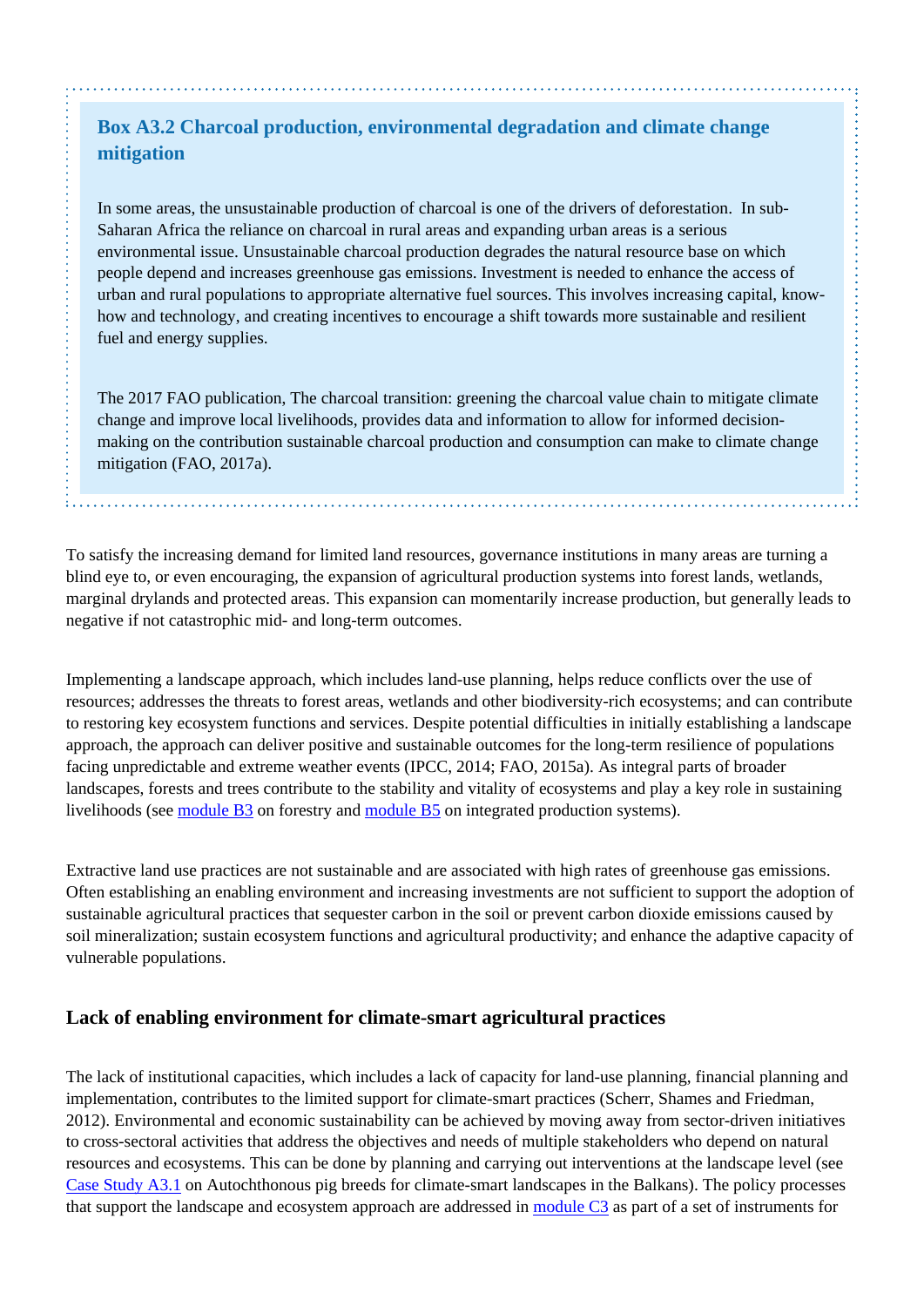the adoption and scaling up of climate-smart agriculture. A system-wide capacity development approach to strengthen the capacities of people, institutions and policy makers is addresses in [module C1](http://www.fao.org/climate-smart-agriculture-sourcebook/enabling-frameworks/module-c1-capacity-development/es/).

In some climate change scenarios, adaptations to change will need to be based on local practices. If stakeholders are not empowered to self-assess their actions or are not directly involved in monitoring the results of land planning this can create a lack of ownership over the actions undertaken in the landscape (See [module C1\)](http://www.fao.org/climate-smart-agriculture-sourcebook/enabling-frameworks/module-c1-capacity-development/es/). The enabling environment should include options for self-evaluating the impacts of interventions. There is also a lack of capacities and methods for assessing the effectiveness of the multiple dimensions of landscape-based climate-smart interventions that involve multiple sectors and are carried out at a variety of scales. Metrics and indicators need to be developed for monitoring progress toward climate-smart landscapes; assessing the impacts of climate-smart agriculture interventions; justifying the application of landscape approaches in supporting climate-smart agriculture. The evaluation of the impact of climate-smart agriculture interventions is addressed in [module C9.](http://www.fao.org/climate-smart-agriculture-sourcebook/enabling-frameworks/module-c9-monitoring-evaluation/es/)

### **Reversing trends through landscape approaches**

An assessment of climate change dynamics related to agriculture indicates that three key features should be part of a transformational approach to establish climate-smart landscapes:

- climate-smart practices at the field and farm level;
- a diversity of land uses in the landscape, which including areas set aside for conservation, the provision of ecosystem services, and improvements in the capacity of ecological and social systems to cope with extreme events (see [module A2](http://www.fao.org/climate-smart-agriculture-sourcebook/concept/module-a2-adaptation-mitigation/es/)); and
- the management of ecosystems and land-use interactions at the landscape scale to deliver social, economic and ecological benefits (Scherr, Shames and Friedman, 2012).

Climate-smart agriculture provides opportunities, but also presents considerable challenges. To seize these opportunities and meet these challenges, it is necessary to adopt a holistic, integrated approach to capacity development in which all stakeholders participate actively and gain a sense of ownership over the activities (See [module C1](http://www.fao.org/climate-smart-agriculture-sourcebook/enabling-frameworks/module-c1-capacity-development/es/)). An integrated approach, which encompasses the socio-economic, agro-ecological and policy dimensions, ensures greater efficiency in the use of resources and more sustainable management of natural processes and human activities in the landscape. Production systems need to capitalize on natural biological processes and recycle waste and residues. It is also important to create integrated and diversified farming systems that can generate a range of goods and services at the landscape level (see [Case Study A3.2](http://www.fao.org/climate-smart-agriculture-sourcebook/concept/module-a3-landscapes/a3-case-studies/case-study-a3-2/es/) on Climate-smart landscape intervention planning in Burundi).

The integration of agro-ecological and governance dimensions, which includes socio-economic and policy issues, can greatly reduce the pressure on the natural resources and minimize the need for external inputs (e.g. energy, chemical fertilizers and pesticides) and lessen the impact of agricultural production on ecosystems. The integration of agro-ecosystem and the livelihood approach presents multiple benefits as it "combine(s) vertical and horizontal integration" (van Ginkel *et al*., 2013). Vertical integration is an approach in which field, farm, landscape and region are nested to address contextual variations in the drivers of adoption of activities to improve the long-term sustainability of the land management process.

Horizontal integration involves working across disciplines and sectors (e.g. agriculture, forestry, markets, environment, water and energy) to address the policy and institutional requirements for optimizing benefits, reducing tradeoffs and enhancing innovation uptake at different scales (See also [module C1\)](http://www.fao.org/climate-smart-agriculture-sourcebook/enabling-frameworks/module-c1-capacity-development/es/). For example, the Great Green Wall for the Sahara and Sahel Initiative, which was initially not designed to address the impacts of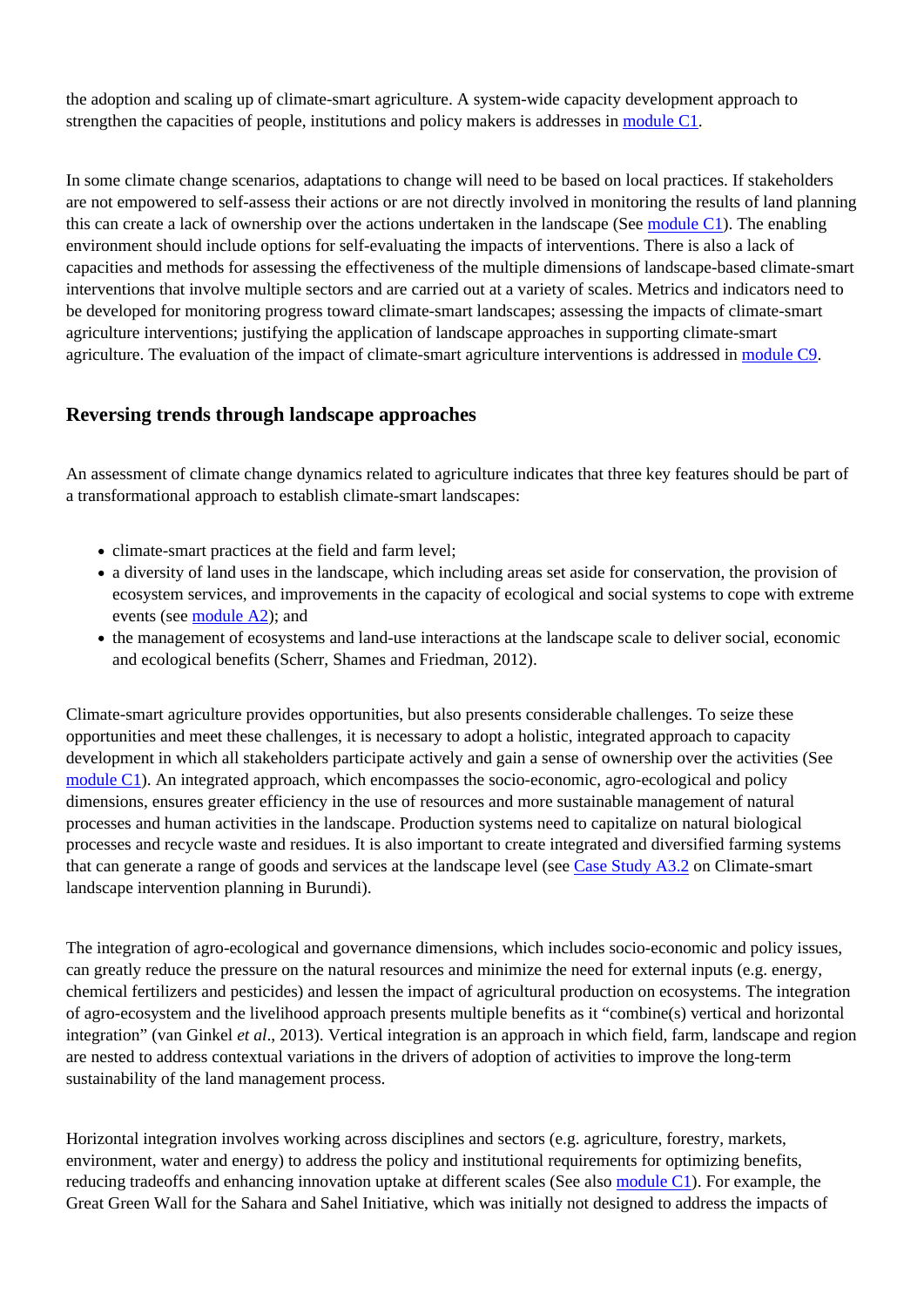climate change, is reversing land degradation by working both at the wider landscape level through the management of agricultural ecosystems and improving governance. The Initiative, which builds on farmers' endogenous environmental rehabilitation practices in the Sahel, supports rural communities adapt to climate change and helps reduce the concentration of greenhouse gas emissions in the atmosphere. (See [Case study A3.3](http://www.fao.org/climate-smart-agriculture-sourcebook/concept/module-a3-landscapes/a3-case-studies/case-study-a3-3/es/) Positive dynamics: re-greening of the Sahel and the Great Green Wall action plans.

### **The need for landscape approaches to achieve climate-smart agriculture objectives**

Climate change is one of many challenges within the fields of environmental and natural resource management that are referred to as 'wicked problems' due to their complex and interwoven nature. Solutions to these wicked problems often demand significant policy changes in modifications in the behaviours of a broad range of stakeholders (Balint *et al*., 2011).

Increasing the resilience of agricultural communities so that they can maintain their food security in the face of climate change calls for multiple interventions that include social protection, climate-smart agricultural practices, biodiversity conservation and risk management (FAO, 2016a). (See also modules in [section B](http://www.fao.org/climate-smart-agriculture-sourcebook/production-resources/es/) for climate-smart agricultural practices, [module C5](http://www.fao.org/climate-smart-agriculture-sourcebook/enabling-frameworks/module-c5-climate-resilience/es/) for disaster risk reduction and [module C7](http://www.fao.org/climate-smart-agriculture-sourcebook/enabling-frameworks/module-c7-social-protection/es/) for social protection and decent rural employment). Holmgren (2012) noted that although the landscape approach makes planning and management challenging, there are no other options for achieving climate-smart agriculture's goals. Designing national and decentralized level plans in a participatory manner for different land uses and productive sectors is particularly important given that all sectors are affected by climate change, resources are limited, and the demand for goods and services are high. Climate-smart agriculture cross-sectoral planning and management makes the most efficient use of valuable and limited natural resources.

# **Implementing climate-smart agriculture through landscape approaches**

## **Elements guiding landscape approaches for climate-smart agriculture**

The common underlying objective of integrated landscape planning and management is to find and promote synergies among activities that improve production systems, enhance livelihoods, support the conservation of biodiversity and sustain ecosystem services. The ultimate goal is to ensure sustainability.

Integrated landscape planning and management is instrumental for achieving climate-smart agriculture. It is an umbrella for natural resource management that recognizes the value of various ecosystem services to multiple stakeholders, and the different values that can lead stakeholders to pursue different land-use objectives or livelihood strategies (MEA, 2005). When implementing landscape approaches, the trade-offs between conservation and development are taken into consideration. This demands the increased integration of activities to reach a range of different objectives related to poverty alleviation, agricultural production and food security. In addressing multiple objectives in an integrated manner, the emphasis is placed on adaptive management and stakeholder involvement (Sunderland, 2012).

The key elements guiding landscape approaches for climate-smart agriculture interventions are:

The integration of mechanisms for the governance of natural, semi-natural and agricultural ecosystems.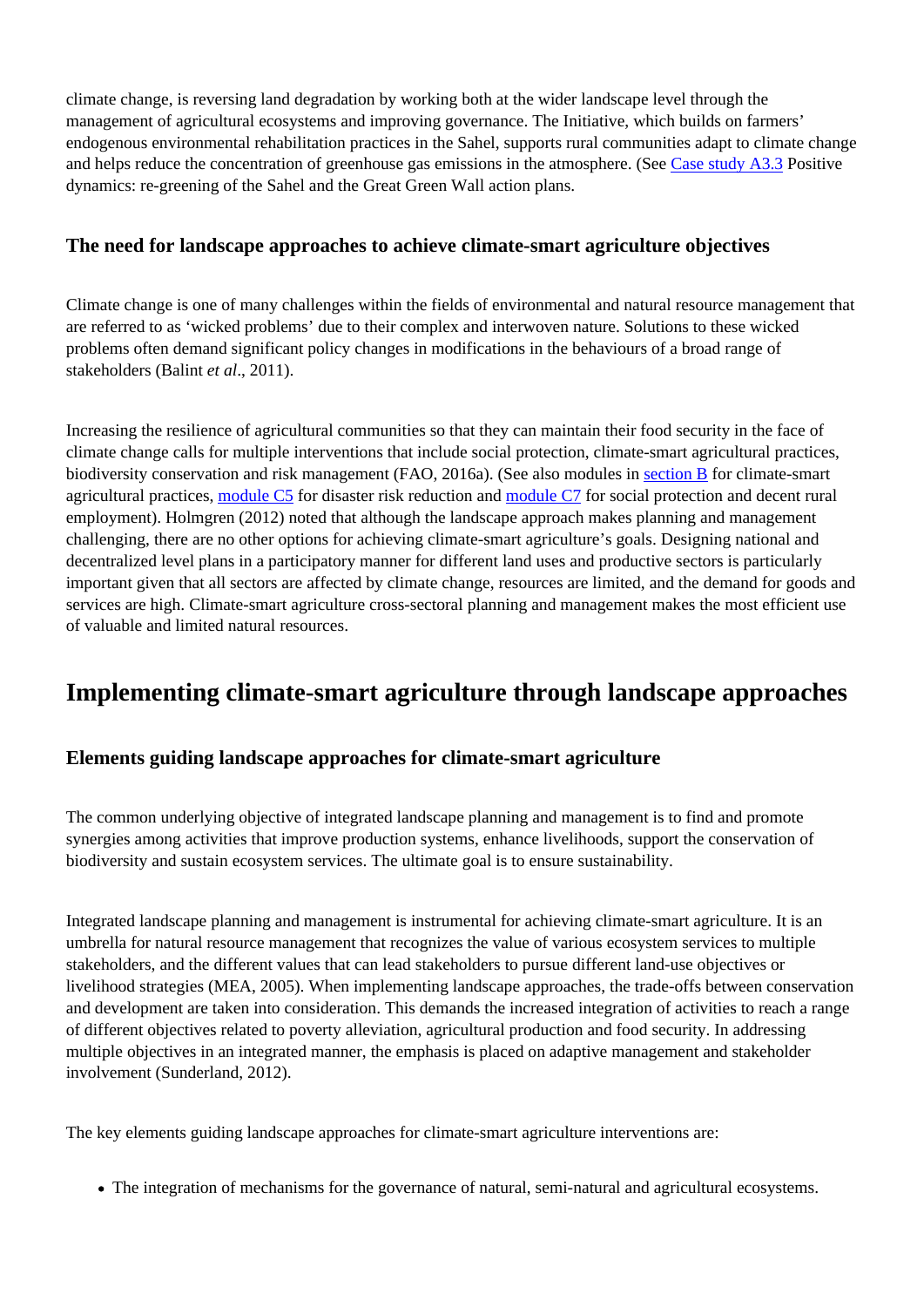Landscape approaches for climate-smart agriculture are based on optimizing synergies between multiple stakeholders and sectors in the landscape in terms of production, climate adaptation and mitigation. To enhance resilience to climate change, interventions applying a landscape approach should bring together agro-environmental and socio-economic governance issues that are of interest to multiple stakeholders. This requires:

- drawing on expertise and processes from a wide range of methodologies, best practices, concepts and tools;
- $\circ$  engaging in joint processes related to diagnostics, planning, the management and monitoring of progress and results, and the promotion of collaborative activities between stakeholders and sectors; and
- $\circ$  building on the interactions between multiple sources of knowledge (e.g. research, institutional, civil society, traditional, indigenous).
- Support multiple ecosystem functions.The dynamics and functions of ecosystems, including agricultural ecosystems, are at the heart of landscape approaches for climate-smart agriculture interventions. Ecosystems function extend over different spatial and temporal scales. Consequently, activities need to be undertaken at multiple scales to encompass the entire agricultural ecosystem and follow a life cycle approach. Ecosystem functions also operate at nested scales, which requires the integration of geographical and technical solutions within broader landscapes.
- Support governance and an enabling environment. Landscape approaches for climate-smart agriculture should undertake system-wide capacity development to enhance the capacities of people, organizations, institutions and the enabling environment. This includes the strengthening institutions; formulating suitable policies and regulations and ensuring their enforcement; and building multidisciplinary scientific and technical capacities at all levels (see [module C1](http://www.fao.org/climate-smart-agriculture-sourcebook/enabling-frameworks/module-c1-capacity-development/es/) on system-wide capacity development, and [module C3](http://www.fao.org/climate-smart-agriculture-sourcebook/enabling-frameworks/module-c3-policy/es/) on policies and processes);
	- Landscape approaches also depend on individual and collective tenure security. A rights-based approach is required that fosters endogenous negotiations to address social inequality and imbalanced power relations and recognizes the complex cross-sectoral character of agricultural ecosystems and the impact that climate change will have on these ecosystems.
	- In the field, and especially on small farms, this involves the design of packages of incentives for maintaining ecosystem services that can support small-scale producers' adoption of best practices and sustain climate-smart interventions.
- Adaptive and nested scales management. Landscape approaches for climate-smart agriculture should seek improvements in management practices that are based on sound assessments, experience and climate risk analyses (see [module C8](http://www.fao.org/climate-smart-agriculture-sourcebook/enabling-frameworks/module-c8-impact-assessments/es/) on climate impacts assessment and climate-smart agriculture options appraisal, and [module C9](http://www.fao.org/climate-smart-agriculture-sourcebook/enabling-frameworks/module-c9-monitoring-evaluation/es/) on climate-smart agriculture programme and project monitoring and evaluation).
	- $\circ$  Decision-making needs to be iterative and reactive in face of uncertainty and changes in climatic conditions.
	- Initial planning and monitoring, learning and evaluation call for participatory approaches and the use of inclusive methods for diagnostics, collaborative planning and data collection, analysis and documentation. Simple and integrated metrics should track the range of the agro-ecological and sociocultural benefits derived from climate-smart landscape initiatives (Scherr, Shames and Friedman, 2012);
	- Management undertaken at nested scales needs to integrate small-scale results into the broader landscape. Activities related to the sustainable increase of agricultural production or small-scale natural resources management should be included in broader level planning (e.g. watershed). Such small scale planning should later contribute to district or decentralized planning which should then be inscribed within national goals and harmonized policies. Finally, attainment of such goals concurs to reaching SDGs.

In an in-depth analysis of current practices, Duguma *et al*. (2014a) suggests that more emphasis is being placed on complementarity (i.e. mitigation projects that provide adaptation co-benefits and vice versa) rather than synergies.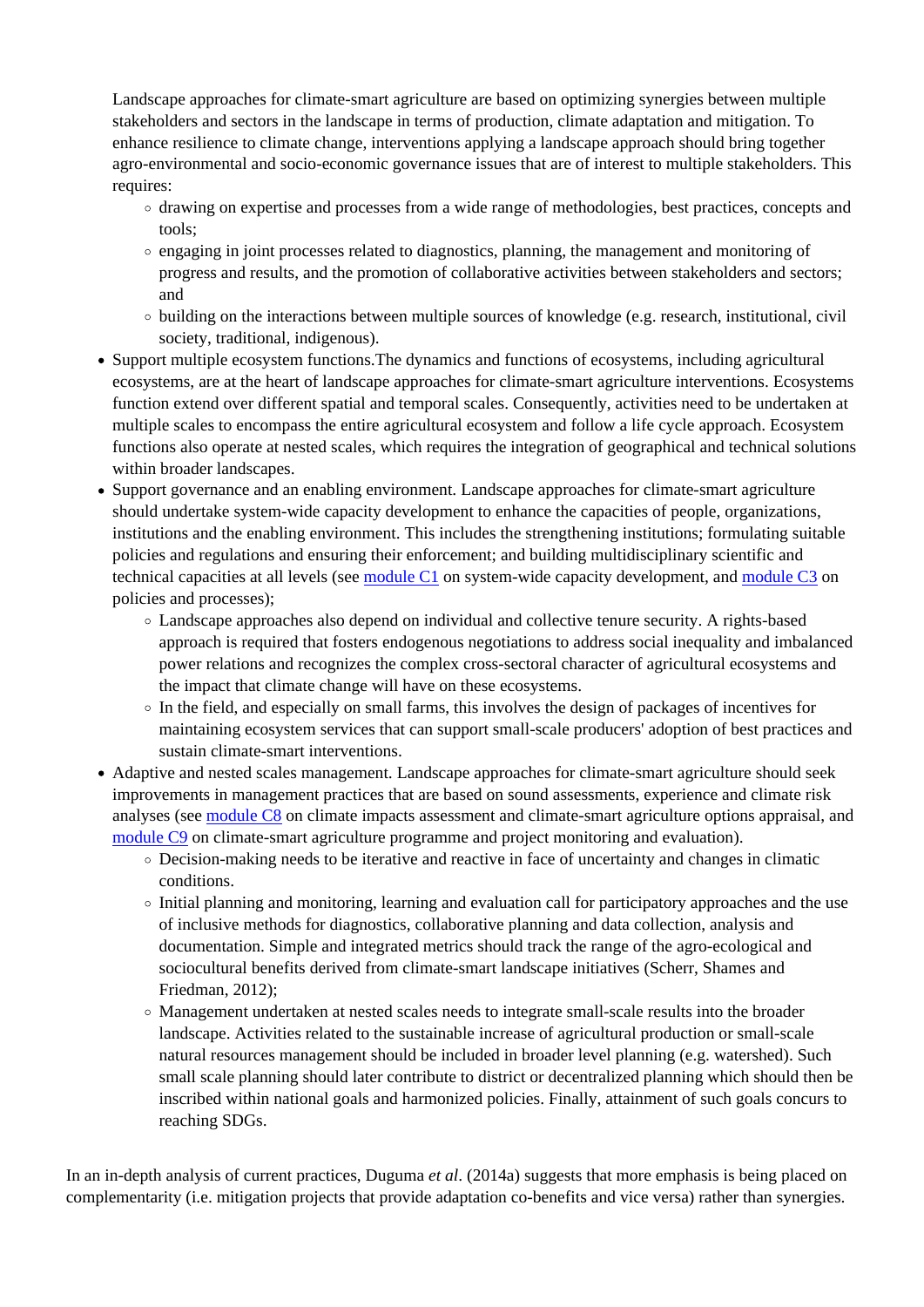They note that, unlike complementarity, synergies should emphasize functionally sustainable landscape systems in which adaptation and mitigation are optimized as part of multiple functions. They also clarify that moving forward from complementarity to synergies will require a paradigm shift from current compartmentalization between mitigation and adaptation to 'systems thinking' at the landscape scale. However, conducive policy, institutional, and investment conditions need to be in place at global, national, and local levels to achieve synergies. Duguma *et al*. (2014b) also propose a synergy score analysis to identify, analyse and compare enabling conditions for achieving synergies.

### **How climate-smart landscapes are multifunctional**

Adapted from Minang *et al*., 2015.

- Landscape approaches provide an effective and efficient scale for the analysis and management practices to establish climate-smart multifunctionality.
- Multifunctionality in landscapes is achieved by promoting synergies and reducing trade-offs across different land uses and objectives.
- Both additive synergies, in which the sum of parts constitutes the whole, and superadditive synergies should be sought within landscapes to promote multifunctionality.
- Objectives guiding the identification of opportunities to achieve synergies should be clearly defined and understood, and ideally identified through collaborative multistakeholder processes.
- If synergies and landscape multifunctionality are not sought, there is risk that detrimental feedback cycles will be perpetuated and exacerbate the negative impacts of climate change.

#### **Step-by-step guide to implement landscape approaches for climate-smart agriculture**

The process of applying landscape approaches for climate-smart agriculture interventions follows these steps:

- 1. **Designing the methodology:** This step includes the development of the analytic framework and the selection of tools for the intervention. It also involves raising awareness of climate risks and the need for adaptation and mitigation to promote the wider uptake of climate-smart agriculture. For country-level interventions, this is the step in which the strategy and action plan are prepared. The action plan is generally aimed at the implementation of the intervention, the expansion of activities on the ground and the mainstreaming of climate-smart practices. A step-by-step guide to the national implementation of climatesmart agriculture is outlined in [module C10](http://www.fao.org/climate-smart-agriculture-sourcebook/enabling-frameworks/module-c10-evidence-based-implementation/es/)).
- 2. **Assessing and prioritizing:** This step includes the preparation of assessments of land and other natural resources, and socio-economic conditions. This step also includes a system-wide capacity needs assessment (See [module C1](http://www.fao.org/climate-smart-agriculture-sourcebook/enabling-frameworks/module-c1-capacity-development/es/)). During this step, training materials are developed and disseminated. At this time, climate change impact and vulnerability assessments are also carried out, which can also include climate analysis, agro-meteorology forecasts and climate modelling (see [module C8](http://www.fao.org/climate-smart-agriculture-sourcebook/enabling-frameworks/module-c8-impact-assessments/es/)). At this step, a participatory wide-scale assessment is undertaken to identify hot spots (e.g. areas where there is a severe degradation of ecosystem services or declining production) and bright spots (e.g. areas where the land is being managed sustainably). Based on the assessment's findings, the priority landscapes interventions are selected through a collaborative process involving all stakeholders and sectors. This process considers the livelihoods, ecosystem functions and services, and other agro-environmental factors in the landscape. A participatory and inclusive process is fundamental to ensure country-ownership and commitment, which are key ingredients for making a transition to climate-smart agriculture.
- 3. **Analysing and planning**: This step includes the detailed biophysical characterization of the environment.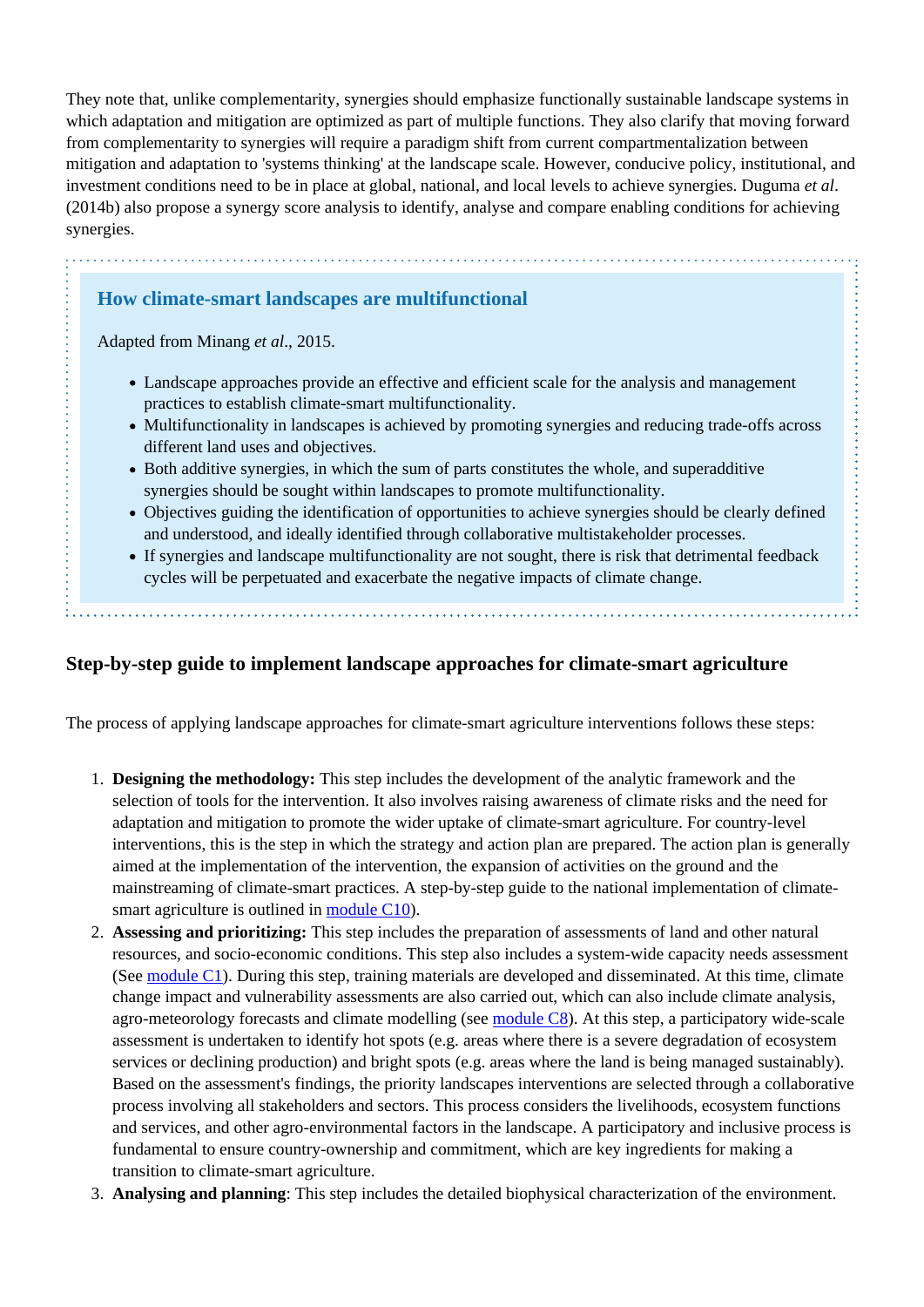The detailed assessment of selected areas in the landscape allow for the joint selection of the most suitable ('best') practices for climate-smart agriculture based on local livelihoods and natural resources. In building climate change scenarios, the assessment considers the impacts of climate change, determines mitigation benefits and identifies options for adaptive management. Community or territorial management plans are then developed through a negotiated and collaborative multistakeholder right-based process.

4. **Implementing, monitoring and learning to scale up best practices**: The implementation of plans is undertaken by using a variety of technologies and approaches based on both indigenous and scientific knowledge. Activities are 'retrofitted' through endogenous monitoring, self-evaluation and the sharing of lessons learned. The sustainability of climate-smart practices demands continued action and support from all stakeholders. The mainstreaming of the best practices requires appropriate policy, planning and institutional support and the establishment of sustainable financing for scaling up climate-smart practices and ensuring all stakeholders have adequate incomes. This should include financial and non-financial incentives for ecosystem services and should be negotiated between stakeholder groups from all sectors.

## **Table A3.1. Examples of tools that can support the implementation (the list is not intended to be exhaustive)**

| <b>Steps</b>                   | <b>Tools</b>                                                                                                                                                                                                                                                                                                                                                                                                                                                       |
|--------------------------------|--------------------------------------------------------------------------------------------------------------------------------------------------------------------------------------------------------------------------------------------------------------------------------------------------------------------------------------------------------------------------------------------------------------------------------------------------------------------|
| <b>Designing methodologies</b> | - CRYSTAL Tool, IUCN<br>- Guidelines for designing data collection and sharing systems for co-managed<br>fisheries<br>- Designing nutrition-sensitive agriculture investments<br>- Incorporating climate change considerations into agricultural investment<br>programmes<br>- Guidelines for Climate Proofing Investment in Agriculture, Rural<br>Development, and Food Security (ADB)<br>- MOSAICC (Modelling System for Agricultural Impacts of?Climate Change) |
| Assessing and prioritizing     | - Modernizing Irrigation Management (MASSCOTE)<br>- SHARP Self-evaluation and Holistic Assessment of climate Resilience<br>- LADA WOCAT<br>- Dryland Restoration Initiative Platform DRIP<br>- Social Mobilization Approach<br>- Safe Access to Fuel and Energy (SAFE) toolbox<br>- BEFS Operator Level Tool<br>- CRYSTAL Tool, IUCN<br>- Climate-Smart Agriculture Prioritisation Toolkit, CCAFS<br>- Ex-Ante Carbon-balance Tool (EX-ACT)                        |
| Analysing and planning phase   | - WOCAT<br>- LADA Local<br>- Guidelines for the economic valuation of pollination services at a national scale<br>- GreeNTD<br>- EAF planning and implementation tool<br>- CRYSTAL Tool, IUCN                                                                                                                                                                                                                                                                      |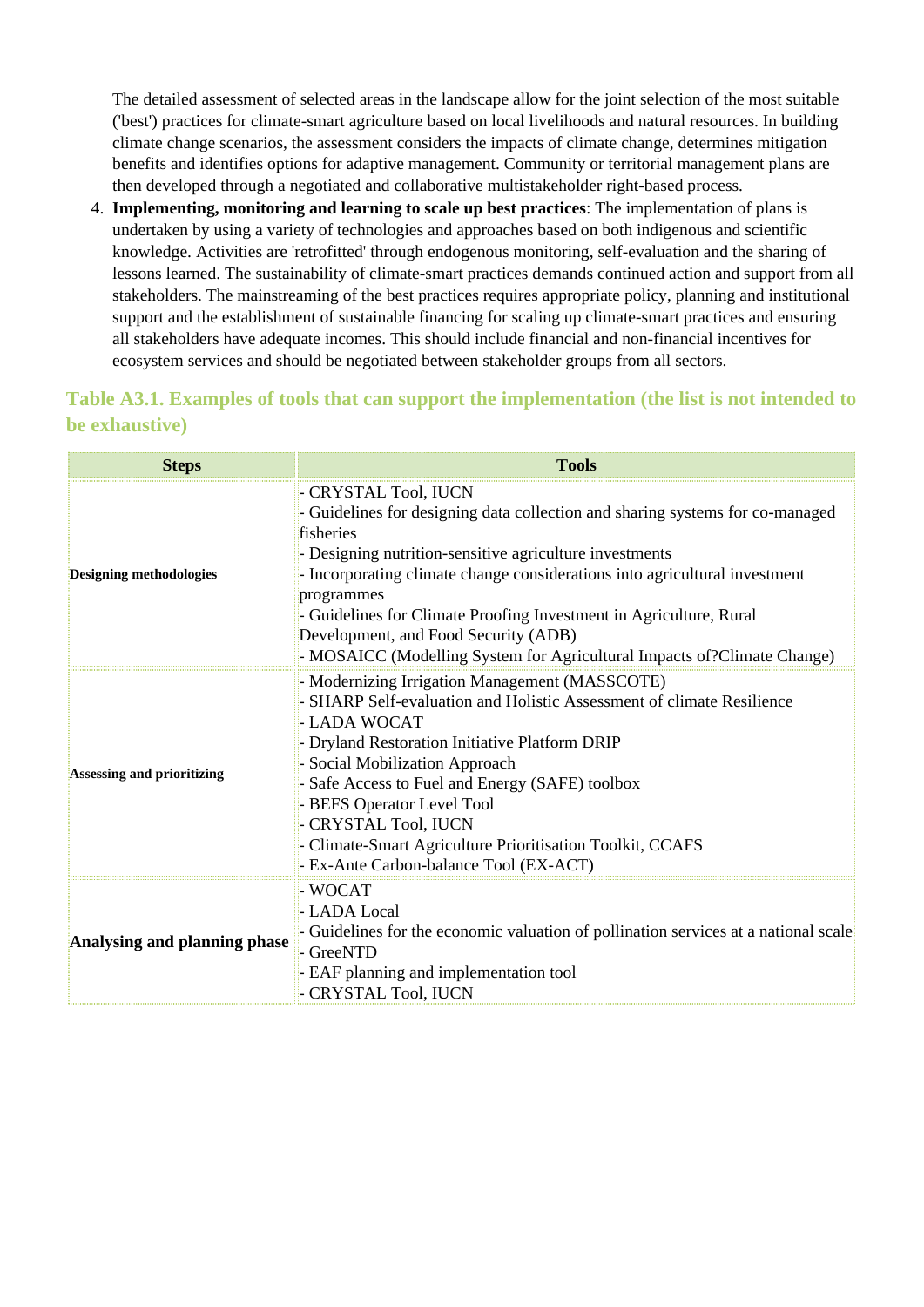| <b>Steps</b>                                                        | <b>Tools</b>                                                                                                                                                                                                                                                                                                                                                                                                                                                                                                                                                                                                                                                                                                                                                               |
|---------------------------------------------------------------------|----------------------------------------------------------------------------------------------------------------------------------------------------------------------------------------------------------------------------------------------------------------------------------------------------------------------------------------------------------------------------------------------------------------------------------------------------------------------------------------------------------------------------------------------------------------------------------------------------------------------------------------------------------------------------------------------------------------------------------------------------------------------------|
| Implementing, monitoring and<br>learning to scale up best practices | Implementing<br>- Integrated pest management<br>- Conservation agriculture<br>- Farmer Field Schools<br>- Climate Smart Villages, CCAFS<br>- Incentives for Ecosystem Services (IES)<br>- Certification/eco-labelling<br>- CRYSTAL Tool, IUCN<br>- LINK methodology: A participatory guide to business models that link<br>smallholders to markets:<br><b>Monitoring and learning</b><br>- Ecosystem Service Valuation<br>- System of Environmental-Economic Accounting for Agriculture Forestry and<br><b>Fisheries</b><br>- Self-evaluation and Holistic Assessment of climate Resilience SHARP<br>- LADA WOCAT<br>- Guidelines for the economic valuation of pollination services at a national scale<br>- CRYSTAL Tool, IUCN<br>- Ex-Ante Carbon-balance Tool (EX-ACT) |

[Case Study A3.2,](http://www.fao.org/climate-smart-agriculture-sourcebook/concept/module-a3-landscapes/a3-case-studies/case-study-a3-2/es/) Climate -smart landscape-level intervention planning in Burundi, describes a five-step process that includes both agro-environmental and governance activities to enhance the sustainability of climate-smart interventions. At the national level, interventions that employ a landscape approach needs to operate at the nested scale, initially prioritizing the investments with national stakeholders and then intervening in the selected agricultural ecosystem using local-level planning and implementation. [Case Study A3.4](http://www.fao.org/climate-smart-agriculture-sourcebook/concept/module-a3-landscapes/a3-case-studies/case-study-a3-4/es/), A step-by-step landscape approach to prioritize sustainable land management investments outlines the process used by FAO to assess, prioritize, and mainstream sustainable land management actions from a landscape perspective at the national level. Case [Study A3.5,](http://www.fao.org/climate-smart-agriculture-sourcebook/concept/module-a3-landscapes/a3-case-studies/case-study-a3-5/es/) Capacity development at multiple levels for effective implementation of sustainable land management, illustrates how system-wide capacity development can strengthen country ownership and commitment.

## **Box A3.3 Why participatory monitoring and assessment is important for integrated landscape adaptive management**

In general, any management cycle includes initiation, planning, execution, monitoring and closure. All these steps are needed in the management of the process for scaling up of appropriate technologies and practices to increase food security and establish climate-smart landscapes. Continuous monitoring and assessment are also key aspects of adaptive management because they help determine the effects of the planned actions and identify incremental changes that can ensure a transition towards a more productive and resilient system. Also, they help to review progress towards objectives and adjust the actions so as to optimize the benefits and scale up successful climate-smart agriculture practices and technologies. In landscape approaches, the participation of stakeholders and beneficiaries is vital for obtaining critical observations of the results of the actions, and modifying them as appropriate through the management cycle. An endogenous assessment process strengthens ownership, raises awareness of issues and reinforces the knowledge that has been gained.

There is also a need to monitor and assess the effectiveness of any incentive measures and the involvement of stakeholders in landscape management schemes. For payment for environmental services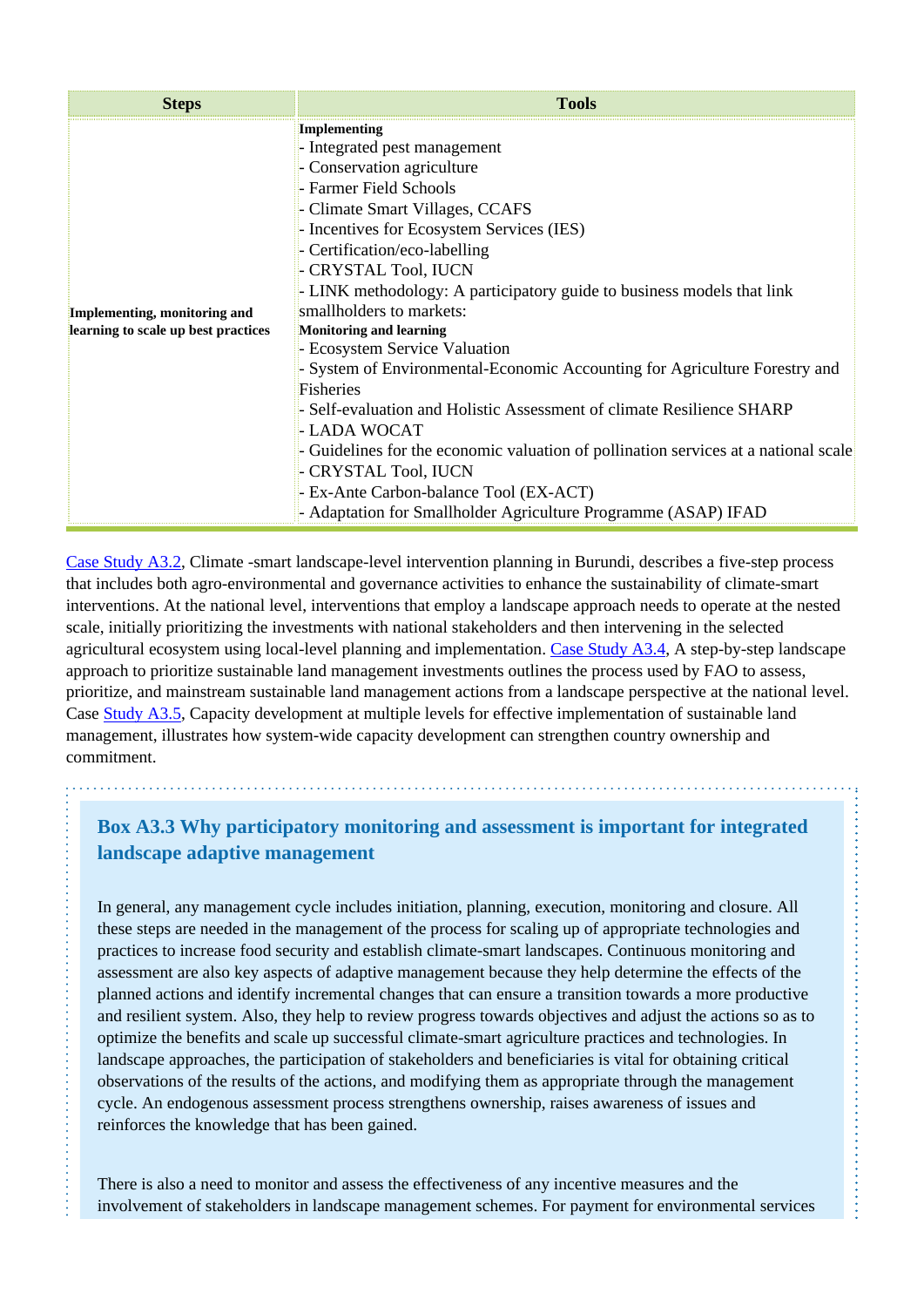schemes or the implementation of public-private partnerships, the monitoring and evaluation process helps to raise awareness of stakeholders so that they are more responsive to changes in adaptive management.

#### **Climate-smart landscapes for sustainable food and agriculture**

 $\vdots$ 

Interventions that use landscape approaches operate at multiple scales in the agricultural ecosystem to enhance the ecosystem dynamics and functions (e.g. the cycling of nutrients, water and carbon, the control of pests and diseases). This provides the basis for protecting the environment and creating opportunities and benefits for many stakeholders. When landscape approaches are applied for climate-smart agriculture interventions a key goal is to sustain resilient agricultural livelihoods that can safeguard food security by sustainably increasing productivity and incomes of the various land users and producers. Landscape approaches for climate-smart agriculture also require building awareness among all stakeholders of the need for sustainable natural resource management that can generate benefits not only for individual producers but also support a range of ecosystem services that benefit society as a whole and increase the resilience of the productive sectors.

Change management adds a strategic, long-term objective to policy, legal and research frameworks (FAO, 2011a). Sustainably increasing or intensifying productivity can mitigate climate change by decreasing pressures to open up of forest or grazing land for agriculture. Restoring degraded grassland ecosystems and rehabilitating eroded croplands involves reducing soil erosion, restoring fertile soils and improving vegetation cover. Grassland management can also be complemented by the introduction of trees, shrubs and plants that can sequester carbon above and below ground. Improved grazing management can lead to an increase of soil carbon stocks (Conant, 2009). See [module B.2](http://www.fao.org/climate-smart-agriculture-sourcebook/production-resources/module-b2-livestock/es/) for further information on livestock management and [module B5](http://www.fao.org/climate-smart-agriculture-sourcebook/production-resources/module-b5-integrated-production-systems/es/) on integrated production systems.

If biological processes are preserved, ecosystems, such as wetlands and peatlands (see also [module B7](http://www.fao.org/climate-smart-agriculture-sourcebook/production-resources/module-b7-soil/es/)) can provide important water regulatory services and act as large carbon sinks. Due to the vast amount of land they cover, dryland and rangeland ecosystems also play a crucial role in climate change adaptation and carbon sequestration. Landscape-level land-use planning strategies need to identify and protect these key ecosystems and the important ecosystem services they provide. Special attention should be paid to the management of organic soils as they have significant potential for mitigation climate change (Biancalani and Avagyan, 2014).

**Box A3.4 Example for integrating elements of landscape management for climatesmart agriculture into a farming system**

In dryland systems, livestock production systems, which often rely on the mobility of animals, provides milk and meat to rural communities. These production systems also make effective use of limited land and water resources. The manure from the animals can help maintain or increase soil fertility for crop production and grazing land. The planting of leguminous shrubs and trees can provide fodder and fuel. The integration of trees and shrubs in agricultural production systems can also provide litter for mulching, which can help restore soil organic matter, improve moisture retention and enhance soil microbial activity. Landscape approaches focus on enhancing these micro-ecologies in different locations within the landscape. They also foster interactions throughout the landscape that optimize the ecosystem functions and support the production of a variety of different products.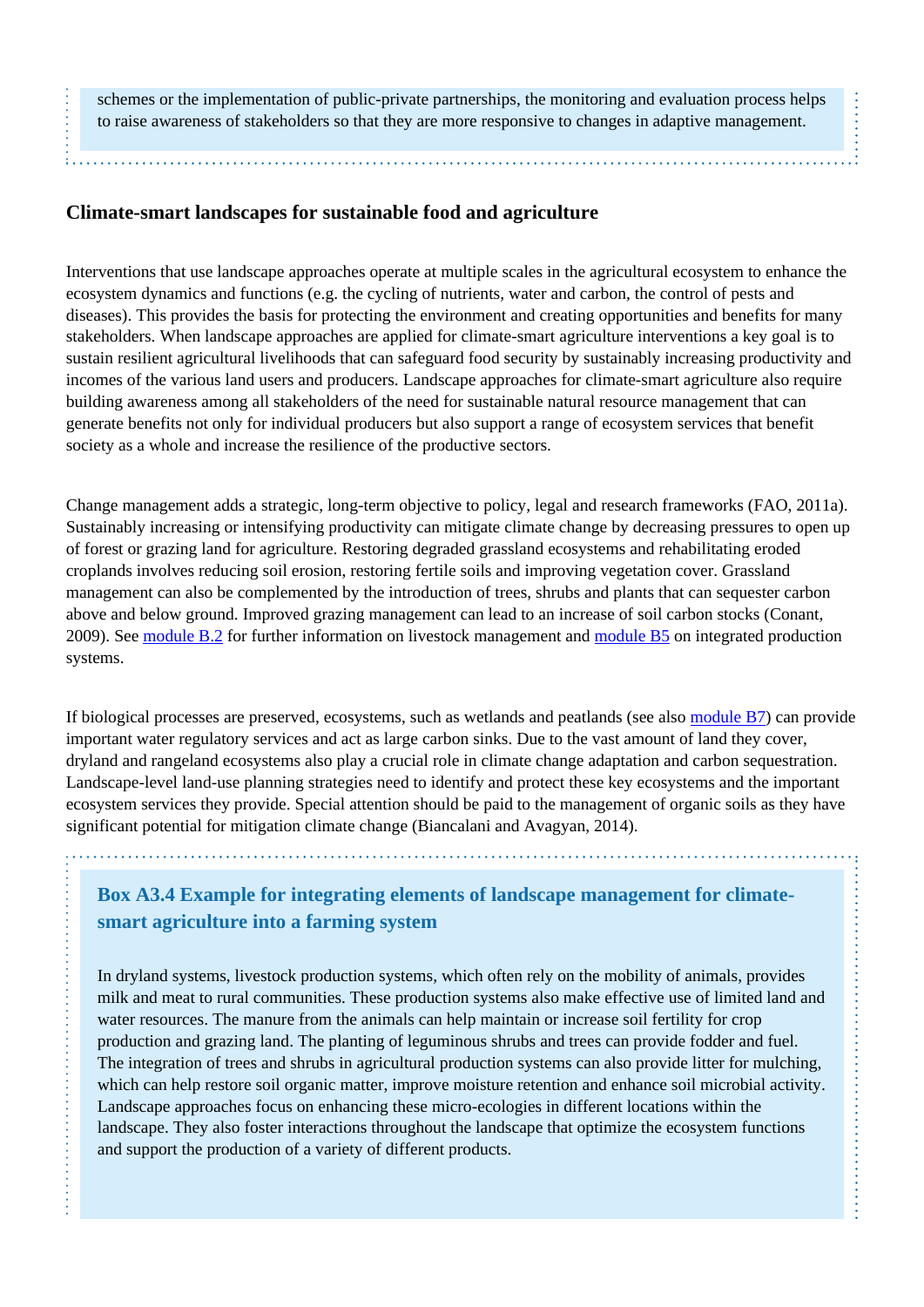The local production of a diverse range of food products, the presence of local storage facilities and food processing activities ensures that nutritious, locally preferred foods are available in farming communities. This also contributes to dietary diversification and supplies local markets with nutritious fresh foods (e.g. fruits and vegetables). Local production, storage and processing can increase market access for local goods, ensure greater returns for producers and use energy efficiently. This can foster the growth in local agricultural value chains, which in turn improves livelihoods, food and nutrition security, and food sovereignty.

Diversified local food systems can enhance and stabilize production throughout the year. They also contribute to climate adaptation and mitigation by optimizing the use of soil, water, and biological resources and developing a resilient and integrated agro-ecological system.

Adaptive management is the key to implementing landscape management plans and strategies that can enhance the capacity of the system to cope with the impacts of climate change and reduce greenhouse gas emissions (see [module A2\)](http://www.fao.org/climate-smart-agriculture-sourcebook/concept/module-a2-adaptation-mitigation/es/). Since landscapes change and evolve over time, the objective of sustainable management is to ensure the continued and growing supply of goods and services for the present and next generations (Sangha Group, 2008). In a crop or crop-livestock system, attention will be given to well-adapted crop and livestock varieties and breeds, and sustainable agronomic and livestock management practices (see [module B1](http://www.fao.org/climate-smart-agriculture-sourcebook/production-resources/module-b1-crops/es/) on climate-smart crop systems and [module B5](http://www.fao.org/climate-smart-agriculture-sourcebook/production-resources/module-b5-integrated-production-systems/es/) on integrated production systems). These practices will improve productivity and support climate change adaptation and mitigation. A landscape approach also takes into account interactions with other land uses and multiple value chains to enhance synergies and reduce negative impacts of the specialized production systems (e.g. crop production) on forests, pastoral communities, settlements and other land users. Areas where there may be interactions and potential synergies include the maintenance of recreational value of the forest; the sustainable use of biomass and re-afforestation; improved logistics and transport; and wood product production and energy production to support sustainable urban development.

**Figure A3.2. Interaction and synergies in a landscape approach for wood products factory**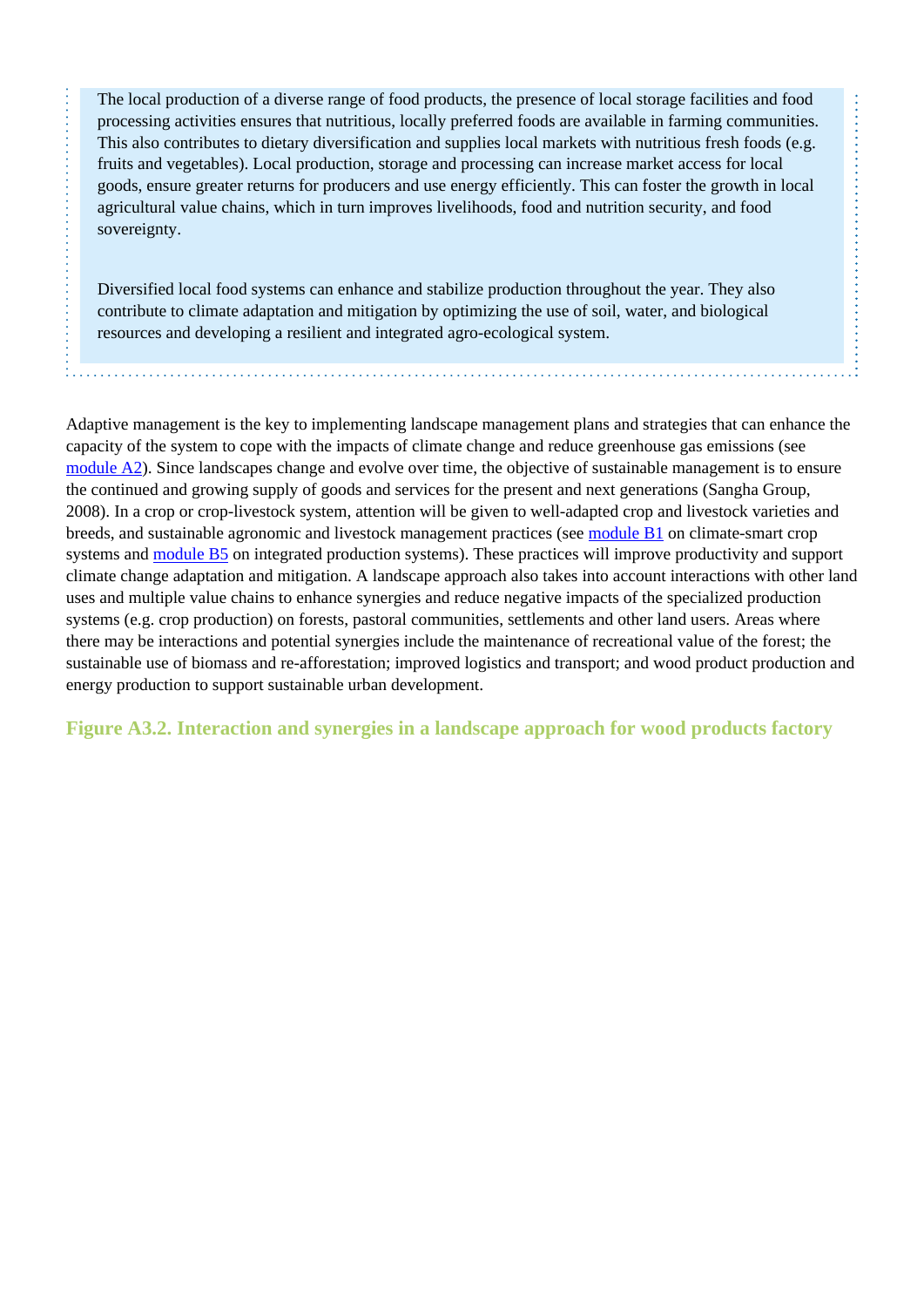

Source: van Oosten, 2015

An example of an intervention that optimized synergies is presented in [Case Study A3.2,](http://www.fao.org/climate-smart-agriculture-sourcebook/concept/module-a3-landscapes/a3-case-studies/case-study-a3-2/es/) Climate-smart landscapelevel intervention planning in Burundi.

Both risk management and change management form an integral part an integrated landscape approach. Disaster risk reduction focuses on preventing new risks, reducing existing risk and managing residual risk (see [module C5](http://www.fao.org/climate-smart-agriculture-sourcebook/enabling-frameworks/module-c5-climate-resilience/es/)).

Landscape approaches can be carried out through a variety of mechanisms, including watershed and territorial management committees; land-planning and water-users associations; and producer associations. These mechanisms, which allow for multistakeholder dialogues on local conditions and specific priority issues, can be organized through networks, platforms or roundtables where all stakeholders or their representatives can settle their conflicts, negotiate trade-offs or make plans. See [Case Study C1.11](http://www.fao.org/climate-smart-agriculture-sourcebook/enabling-frameworks/module-c1-capacity-development/c1-case-studies/case-study-c111-the-andhra-pradesh-farmer-managed-groundwater-systems-apfamgs-project/es/) from the Andhra Pradesh Farmer Managed Groundwater Systems (APFAMGS) Project on how data sharing within the community influences water use, and [Box C5.4](http://www.fao.org/climate-smart-agriculture-sourcebook/enabling-frameworks/module-c5-climate-resilience/chapter-c5-3/es/#c551269) on integrated community approaches to disaster risk reduction and adaptation in Papua New Guinea.

## **Figure A3.3. Landscape-level interventions**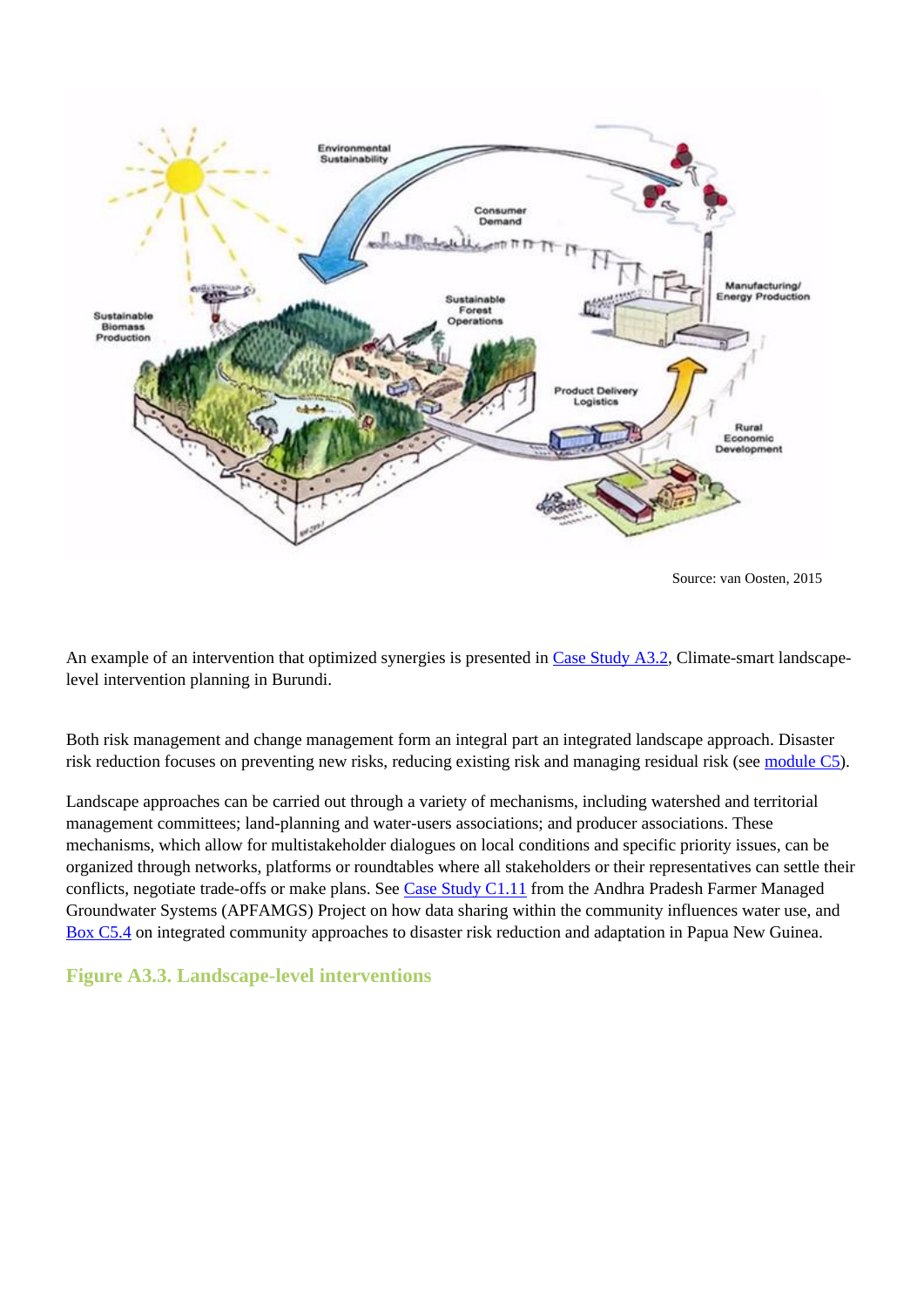

Source: Scherr, 2013

Both policy makers and land users gain from organized and democratic planning that aligns land use with local and national goals. Ideally, land-use planning is a country-wide and nested effort, from local villages through communes, districts, and provinces in which local needs are harmonized with national priorities. Stakeholders may include village and municipal authorities, private sector interests, district authorities and members of the country's ministry of planning or national planning commission and even budget and finance. At the local level, it is important that all community groups are represented – men and women, young and old, wealthy and poor, farmers, herders  $\neg$  and fishers – and their diverse views and perspectives are taken into account. See also [Box C5.7](http://www.fao.org/climate-smart-agriculture-sourcebook/enabling-frameworks/module-c5-climate-resilience/chapter-c5-4/es/#c424458) on a community-based integrated watershed management approach to disaster risk reduction and climate change adaptation in Uganda.

# **Governance and decision-making for climate-smart landscape approaches**

Ensuring the participation of all stakeholders in the decision-making process is key to enhancing ownership and ensuring strong commitments for the sustainable management of landscapes and the uptake of climate-smart agriculture. The negotiation process must include stakeholders with differential authority, including local officials, local village leaders, land owners, land users, tenant farmers, central government institutions and livestock keepers. A collaborative capacity assessment and facilitated participatory decision-making processes are essential for fostering collaboration and sharing information among different stakeholders (See [module C1\)](http://www.fao.org/climate-smart-agriculture-sourcebook/enabling-frameworks/module-c1-capacity-development/es/). To increase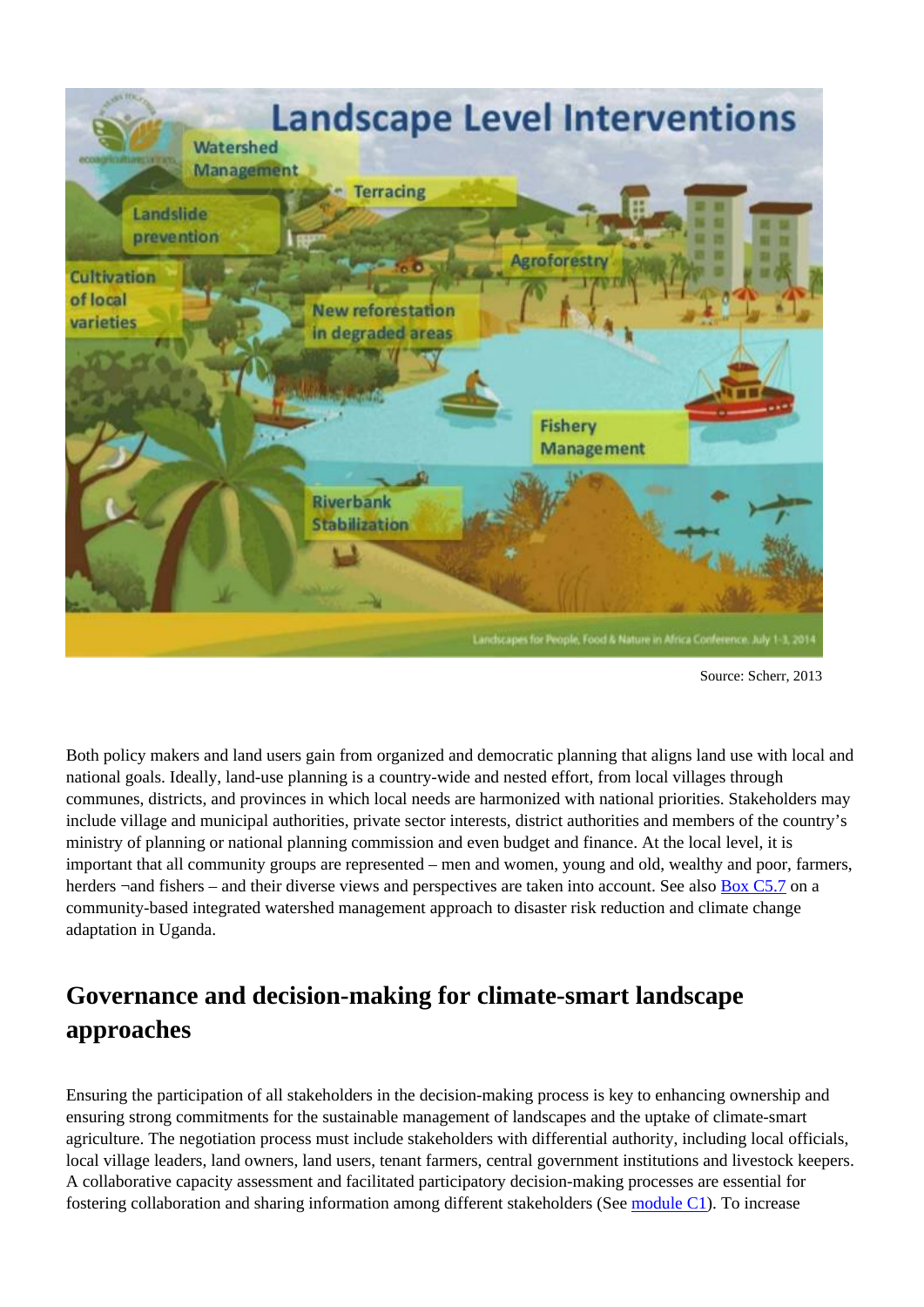agricultural productivity and incomes and deliver environmental benefits, multistakeholder planning and management needs financial support.

### **The enabling environment for coordinated planning**

Within national policy, legislative, and institutional settings, a supportive and integrated policy environment for interventions at the landscape level must replace the traditional 'silo' approach. To implement landscape approaches, joint planning and coordinated interactions among ministries are essential and they can be fostered through cross-sectoral consultation mechanisms. Scherr, Shames and Friedman (2012) highlight that strengthening the capacities for climate-smart landscape planning and implementing climate-smart practices requires land-use planning skills, as well as the capacity to mobilize investments, promote innovation, improve production cycle management. This capacity development is needed to increase productivity and marketability, develop rural businesses, reinforce financial benefits and boost planning and negotiation.

For landscape approaches to be successful, it is necessary to implement a broad planning framework that links diverse planning activities and decision-making processes. If planning is only made at the national or regional level without adequate involvement of local stakeholders, there is a greater likelihood that the implementation of planned activities will not be successful or sustainable. Conversely, activities planned at the landscape or community level that are not supported by enabling policies or governmental authorities may also struggle to succeed due to a variety of constraints, such as insecurity of tenure, poor infrastructure, and inadequate institutions and markets.

Policies should be developed to support planning processes at local levels and allow communities to manage and benefit from the diverse resources in the landscape, including, for example, forested and cultivated highlands, fertile valleys and watercourses. Local planning processes also need to take into account rural-urban interactions.

Planning for the sustainable management of transboundary resources (e.g. water, transhumant livestock and wild species) requires coordination among stakeholders with competing claims. This will include groups working to protect the natural environment, and national or multinational institutions, laws and policies, which regulate and create incentives for the sustainable use of resources.

Institutional capacities are often a crucial bottleneck in creating an enabling environment for implementing landscape approaches for climate-smart agriculture. Scherr, Shames and Friedman (2012) note that the strengthening of institutions and political support for climate-smart landscape planning and implementation through landscape approaches involve systematic comparative analysis of different institutional models to inform programme design. They require flexible governance mechanisms and may also require local flexibility in defining land, forest and water rights and responsibilities.

A good example of a harmonized approach is the development of the Reducing Emissions from Deforestation and Forest Degradation (REDD+) mechanism of the UNFCCC. REDD+ activities, which also include the role of conservation, sustainable management of forests and enhancement of forest carbon stocks, address different drivers of deforestation both within and outside the forestry sector. When designing national REDD+ strategies, policies, laws and action plans, consideration can also be given to agricultural and rural development goals, and an integrated landscape approach should be adopted to consider interactions with other land uses. See [module B3](http://www.fao.org/climate-smart-agriculture-sourcebook/production-resources/module-b3-forestry/es/) and [Case Study C1.2](http://www.fao.org/climate-smart-agriculture-sourcebook/enabling-frameworks/module-c1-capacity-development/c1-case-studies/case-study-c12-participatory-processes-to-support-improved-governance-the-redd-participatory-governance-assessment-in-indonesia/es/) on participatory processes to support improved governance - the REDD+ Participatory Governance Assessment in Indonesia.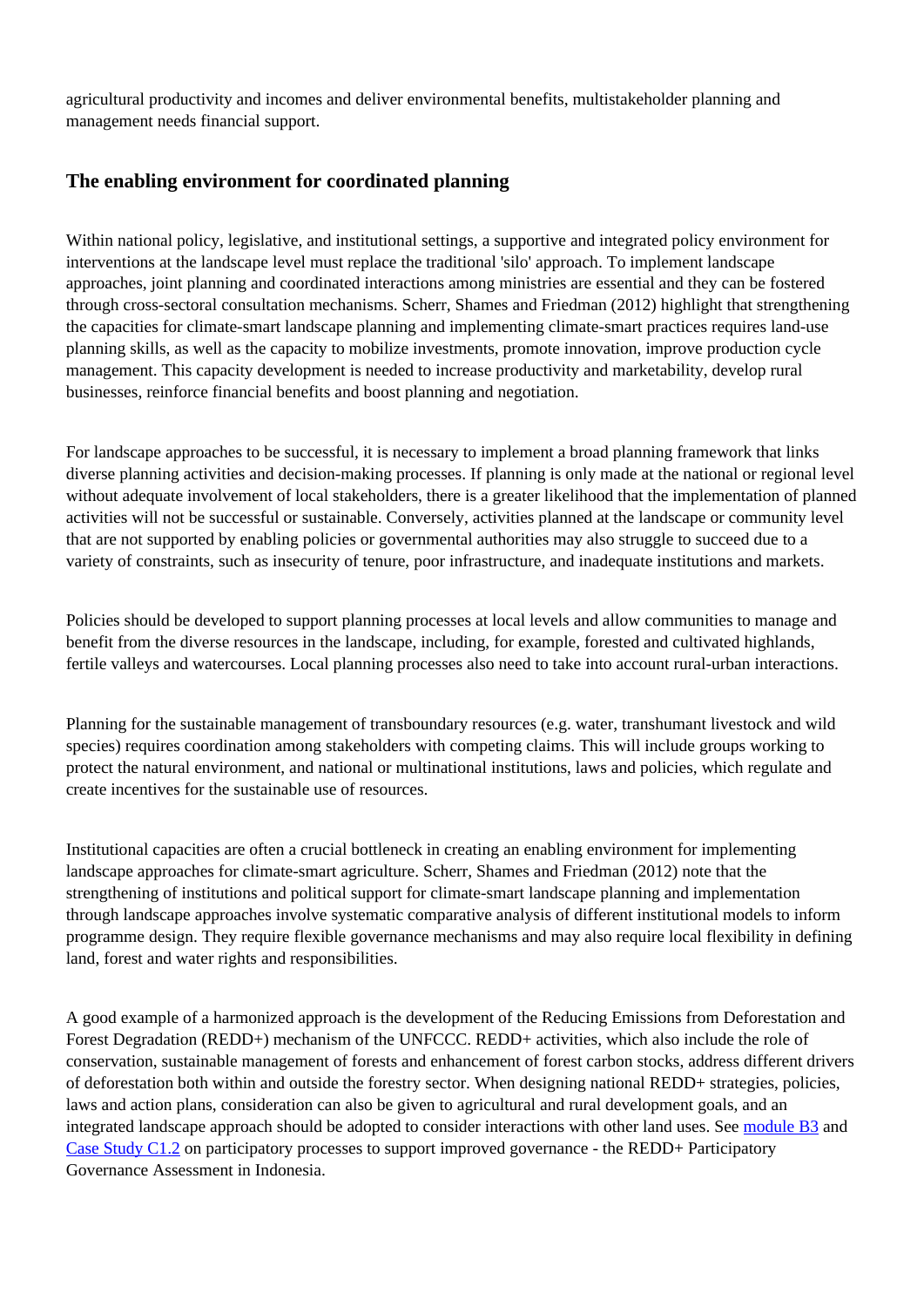In some cases, major policy barriers will need to be removed so that the prioritization of climate-smart development can be ensured and maintained. Some examples of policies that can support a transformative shift to climate-smart agriculture include:

- using climate finance as a catalyst to leverage larger flows of public and private funds;
- establishing social protection systems to support environmental sustainability by minimizing negative coping strategies and enhancing household capacities to invest in sustainable, climate-smart interventions (FAO, 2017a);
- maximizing the enforcement of tenure rights (FAO, 2012b);
- promoting information technologies that are tailored to the needs of small-scale agricultural producers and developing climate information services that can bridge the gap between data producer and users;
- encouraging institutional development that supports mobile services and capacity development methods capable of following producers practicing transhumance to ensure the sustainable use of grazing lands and improve grassland soil carbon stocks; and
- promoting scenario thinking and data development; improving the accessibility to information for decisionmaking; and developing appropriate platforms for discussions and the formulation of common strategies.

Policies should be conducive to minimizing trade-offs, optimizing synergies, and monitoring and assessing interactions. To ensure synergies, at the local, national and international level, the core policy framework needs to take into account:

- the compatibility and coordination of policies for agricultural development, forest, water, climate, biodiversity conservation and food security, as well as other national priority areas for development;
- environmental legislation that acknowledges the potential multiple benefits of climate-smart development, recognizes the rights of farming and pastoral communities, and regulates agricultural production systems and reduces production losses in these systems from mining, tourism, urbanization, fuel production (e.g. fuel wood), energy sources and other demands; and
- the removal of public subsidies and incentives that harm biodiversity and agricultural production (e.g. subsidies that encourage degradation of land, water and vegetation).

A good example of a method for designing multisectoral climate-smart policies is the use of the scenario thinking and planning approach. FAO has implemented a scenario-thinking approach in Central Asia to assist in the assessment and rethinking of future multisectoral policies in a changing environment (see [Case Study A3.6,](http://www.fao.org/climate-smart-agriculture-sourcebook/concept/module-a3-landscapes/a3-case-studies/case-study-a3-6/es/) Scenario thinking and the water-energy-food nexus in Central Asia). The scenario-thinking approach brings together a broad range of actors to discuss, clarify and revisit a range of environmental and socio-economic issues and ideally, to arrive at a common vision for the landscape. The FAO Mitigation of Climate Change in Agriculture (MICCA) Programme, together with the Kenya's Climate Change Unit of the Ministry of Agriculture, Livestock and Fisheries, The World Agroforestry Centre (ICRAF) and The CGIAR Research Program on Climate Change, Agriculture and Food Security (CCAFS) developed a landscape-based consultative process whose overarching recommendations are an example of potential root based policy contribution (see [Case Study A3.7,](http://www.fao.org/climate-smart-agriculture-sourcebook/concept/module-a3-landscapes/a3-case-studies/case-study-a3-7/es/) Evidence and policy implications of climate-smart agriculture in Kenya, and [Case Study A3.5,](http://www.fao.org/climate-smart-agriculture-sourcebook/concept/module-a3-landscapes/a3-case-studies/case-study-a3-5/es/) Capacity development at multiplelevels for effective implementation of sustainable land management.

Harvey *et al*. (2014) have proposed a summary of barriers to the integration of adaptation and mitigation goals and activities to create climate-smart landscapes and potential solutions (see Table A3.2).

**Table A3.2. Barriers to the integration of adaptation and mitigation goals and activities to**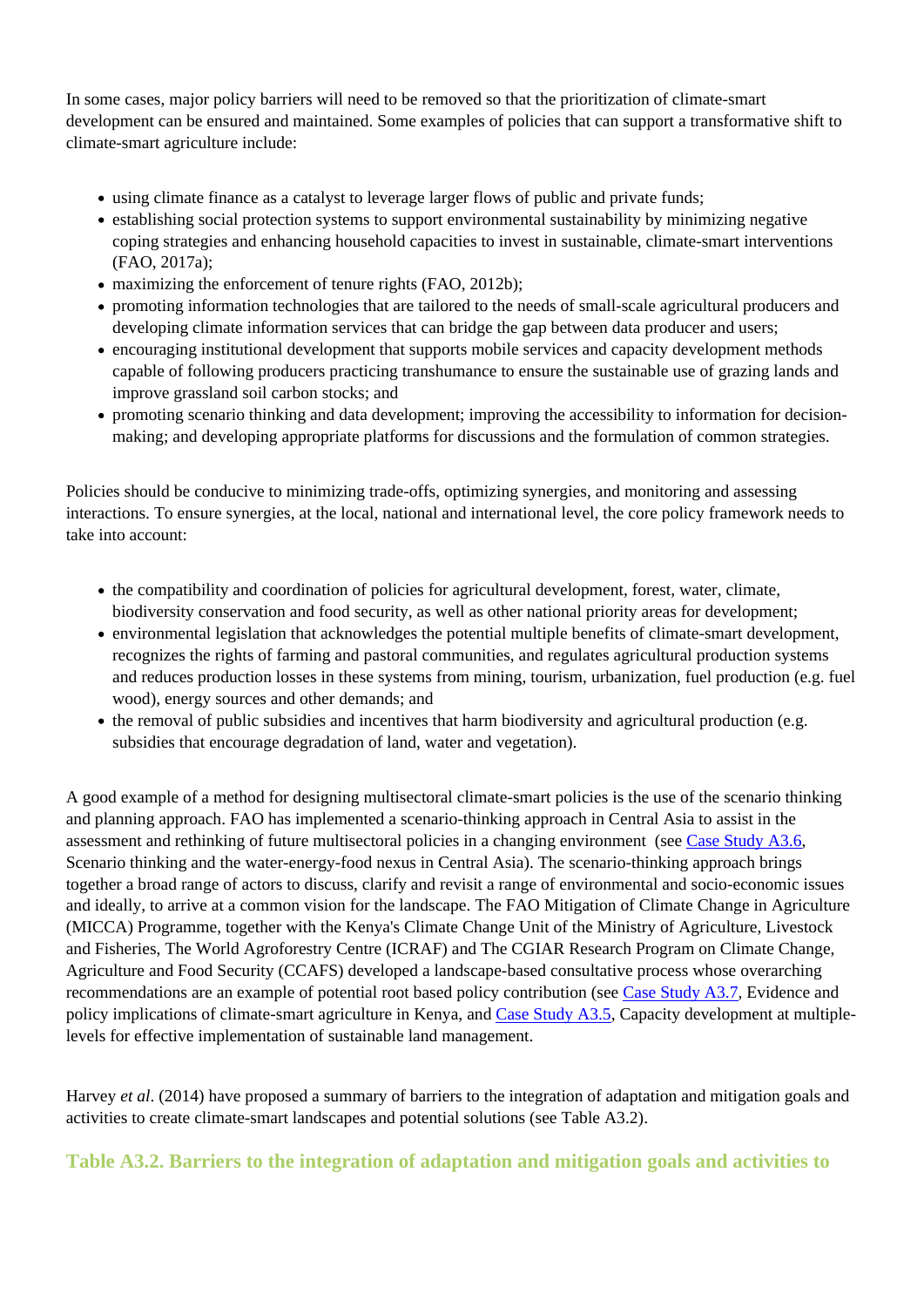# **create climate-smart landscapes and potential solutions (adapted from Harvey et al., 2014)**

| <b>Barriers</b>                                                                                                                                                                                                                                                                                                                                                                                                                                                                                               | <b>Solutions</b>                                                                                                                                                                                                                                                                                                                                                                                                                                                                                                                                                                                                                                                                                                                                                                                                                                                                                                                                                                                                                                                                                                                                                                                                                                                                                        |  |  |  |
|---------------------------------------------------------------------------------------------------------------------------------------------------------------------------------------------------------------------------------------------------------------------------------------------------------------------------------------------------------------------------------------------------------------------------------------------------------------------------------------------------------------|---------------------------------------------------------------------------------------------------------------------------------------------------------------------------------------------------------------------------------------------------------------------------------------------------------------------------------------------------------------------------------------------------------------------------------------------------------------------------------------------------------------------------------------------------------------------------------------------------------------------------------------------------------------------------------------------------------------------------------------------------------------------------------------------------------------------------------------------------------------------------------------------------------------------------------------------------------------------------------------------------------------------------------------------------------------------------------------------------------------------------------------------------------------------------------------------------------------------------------------------------------------------------------------------------------|--|--|--|
| POLICIES AND INSTITUTIONS                                                                                                                                                                                                                                                                                                                                                                                                                                                                                     |                                                                                                                                                                                                                                                                                                                                                                                                                                                                                                                                                                                                                                                                                                                                                                                                                                                                                                                                                                                                                                                                                                                                                                                                                                                                                                         |  |  |  |
| - Adaptation and mitigation agendas are<br>addressed through different policies; discussed<br>in policy debates that rarely linked or<br>coordinated; and led by distinct ministries and<br>engaged in by different constituencies<br>- Policies supporting conventional agriculture<br>practices predominate over those supporting<br>climate-smart agricultural strategies<br>- Policy planning is short-term, whereas the<br>integration of adaptation and mitigation goals<br>requires long-term planning | - Develop national strategies and action plans that build on<br>potential synergies related to adaptation and mitigation in<br>agriculture and the reduction of emissions from deforestation and<br>forest degradation, for example National Adaptation Programmes<br>(NAPAs), National Adaptation Plans (NAPS) Nationally<br>Appropriate Mitigation Actions (NAMAs) and REDD+.<br>- Secure high-level commitments to support conservation<br>agriculture, agroforestry, and other climate-smart practices<br>- Promote multistakeholder planning at the local, regional and<br>national level, and in the private sector<br>- Raise awareness among policy makers and other decision-<br>makers about agricultural systems that meet climate change<br>adaptation and mitigation goals<br>- Promote landscape governance and resource tenure reforms that<br>facilitate and provide incentives for landscape management<br>- Strengthen local institutions and extension and advisory services<br>- Clarify agriculture's role within the context of REDD+ and<br>UNFCCC decision-making processes<br>- Undertake participatory capacity needs assessments to identify<br>strengths, gaps and actionable recommendations for improvement<br>owned and driven by national stakeholders. (See module C1) |  |  |  |
| <b>FINANCE AND INCENTIVES</b>                                                                                                                                                                                                                                                                                                                                                                                                                                                                                 |                                                                                                                                                                                                                                                                                                                                                                                                                                                                                                                                                                                                                                                                                                                                                                                                                                                                                                                                                                                                                                                                                                                                                                                                                                                                                                         |  |  |  |
| - Adaptation and mitigation funds typically<br>come from different sources and are not<br>coordinated<br>- Competition for funding between mitigation<br>and adaptation activities<br>- Difficulties in access to capital and technical<br>information by agricultural producers,<br>particularly smallholder producers, to adopt<br>new practices and diversify agricultural<br>landscapes                                                                                                                   | - Develop more diverse funding approaches (e.g. eco-certification<br>schemes, incentives or payments for ecosystem services,<br>philanthropic investments, government and private funding) to<br>support climate-smart agriculture, and modify the design of these<br>instruments to ensure they are well integrated<br>- Ensure carbon finance initiatives promote the adoption of best<br>practices that combine climate change adaptation and mitigation<br>goals<br>- Encourage donors (e.g. bilateral and multilateral organizations.<br>private sector, foundations) to invest in climate-smart agricultural<br>systems<br>- Promote strategies that include adaptation as a precondition for<br>obtaining carbon finance for mitigation and conversely, and<br>support mitigation activities in adaptation projects, by engaging,<br>for example, with the Forest Carbon Partnership Facility (FCPF),<br>REDD+, the Clean Development Mechanism (CDM) or the<br>private sector.<br>- Ensure that agriculture is eligible for support from both existing<br>and future climate change funding mechanisms                                                                                                                                                                                          |  |  |  |

## **RESEARCH, TRAINING AND TECHNICAL CAPACITY**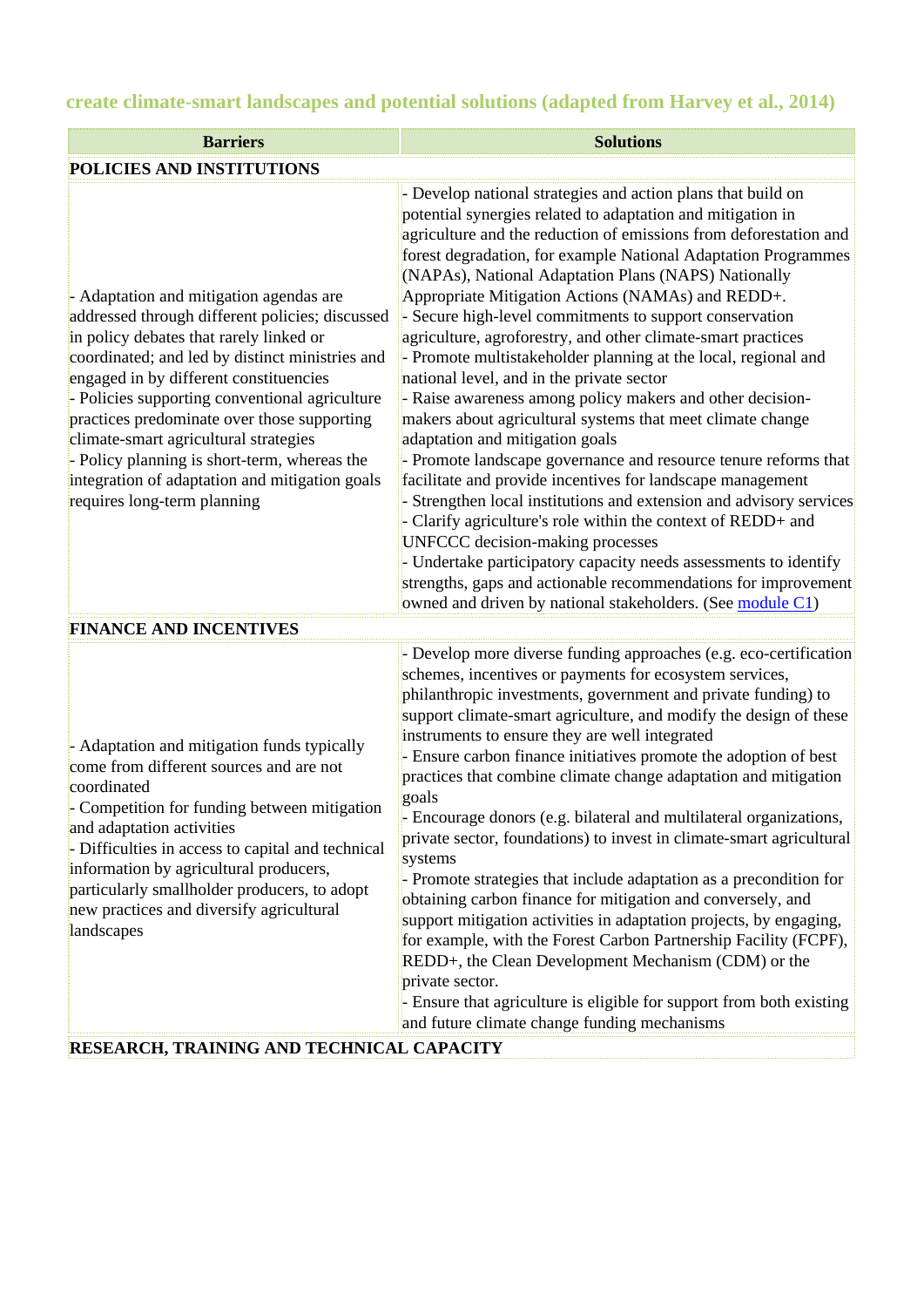| Barriers                                                                                                                                                                                                                                                                                    | <b>Solutions</b>                                                                                                                                                                                                                                                                                                                                                                                                                                                                                                                                                                                                                                                                                                                                                                                                                                       |
|---------------------------------------------------------------------------------------------------------------------------------------------------------------------------------------------------------------------------------------------------------------------------------------------|--------------------------------------------------------------------------------------------------------------------------------------------------------------------------------------------------------------------------------------------------------------------------------------------------------------------------------------------------------------------------------------------------------------------------------------------------------------------------------------------------------------------------------------------------------------------------------------------------------------------------------------------------------------------------------------------------------------------------------------------------------------------------------------------------------------------------------------------------------|
| - Declines in financial support for agricultural<br>research, extension services, and university<br>programmes limit of transition to climate-smart<br>practices<br>- Limited quantitative evidence on potential co-<br>benefits and trade-offs between adaptation on<br>mitigation actions | - Develop tools for policy makers and other decision-makers to<br>visualize the potential outcomes of different agricultural<br>strategies on mitigation and adaptation, food production, energy,<br>income, and other related objectives<br>- Promote research and development on climate-smart agriculture<br>by universities, state and federal research, and extension services<br>- Provide evidence of where and when linking climate change<br>adaptation and mitigation is more beneficial and cost-effective<br>than separate interventions<br>- Develop indicators to measure the adaptive capacity of<br>agricultural communities, institutions of production systems, and<br>the impacts of different management practices on productivity,<br>sustainability, food security, incomes, biodiversity conservation<br>and ecosystem services |
| SOCIO-ECONOMIC ISSUES                                                                                                                                                                                                                                                                       |                                                                                                                                                                                                                                                                                                                                                                                                                                                                                                                                                                                                                                                                                                                                                                                                                                                        |
| - Poverty, culture barriers, limited educational<br>opportunities, a lack of institutional capacities,                                                                                                                                                                                      |                                                                                                                                                                                                                                                                                                                                                                                                                                                                                                                                                                                                                                                                                                                                                                                                                                                        |

effective adoption of different agricultural practices and land-use decisions by farmers - Farm subsidies and national policies do not provide incentives to producers to adopt climate-smart agriculture practices and adopt landscape approaches - High investment costs, risks for food security and household well-being, and lack of knowledge and technical support limit farmers' participation in climate-smart agriculture initiatives - Promote national-level policy and institutional changes to ensure that farmers have the resources and technical capacities to adopt climate-smart agriculture practices - Encourage and support landscape-level governance systems and tenure arrangements that allow for the integration of climate change adaptation and mitigation strategies - Encourage donors to support local efforts, especially farmer-led initiatives, that integrate adaptation and mitigation efforts

# **Assessment for climate-smart planning and decision-making**

and insecure land tenure have an impact on the

Expanding landscape management approaches so that they become significant on a global scale will require tapping into multiple sources of knowledge (i.e. scientific, traditional and indigenous knowledge). It will be critical to share knowledge and expand the knowledge base about the multiple uses and users of ecosystems and natural resources. Strengthening institutional capacities for undertaking negotiations and joint strategic planning is also essential. Participation and social inclusion are key principles when carrying out assessments to foster country ownership and commitment, and are crucial ingredients to achieve desired changes.

Right from the outset, all stakeholders should come to common agreement on the short and longer-term objectives to be met, and understand the potential broader impacts of the proposed management interventions. Lessons also need to be learned from the results of previous interventions.

It is also necessary to clearly measure, monitor and demonstrate the multiple benefits of promoting landscape-scale interventions and establishing climate-smart production systems. Monitoring objectives must be locally defined, and cover metrics related to productivity and livelihoods, biodiversity and ecosystem services. When embarking on a landscape plan that aims to address multiple objectives, the principles and processes of monitoring should be agreed upon at the beginning through a consultative, participatory process. The tracking of multiple dimensions of change is very important element in the shift away from sectoral goals (Scherr, Shames and Friedman, 2012).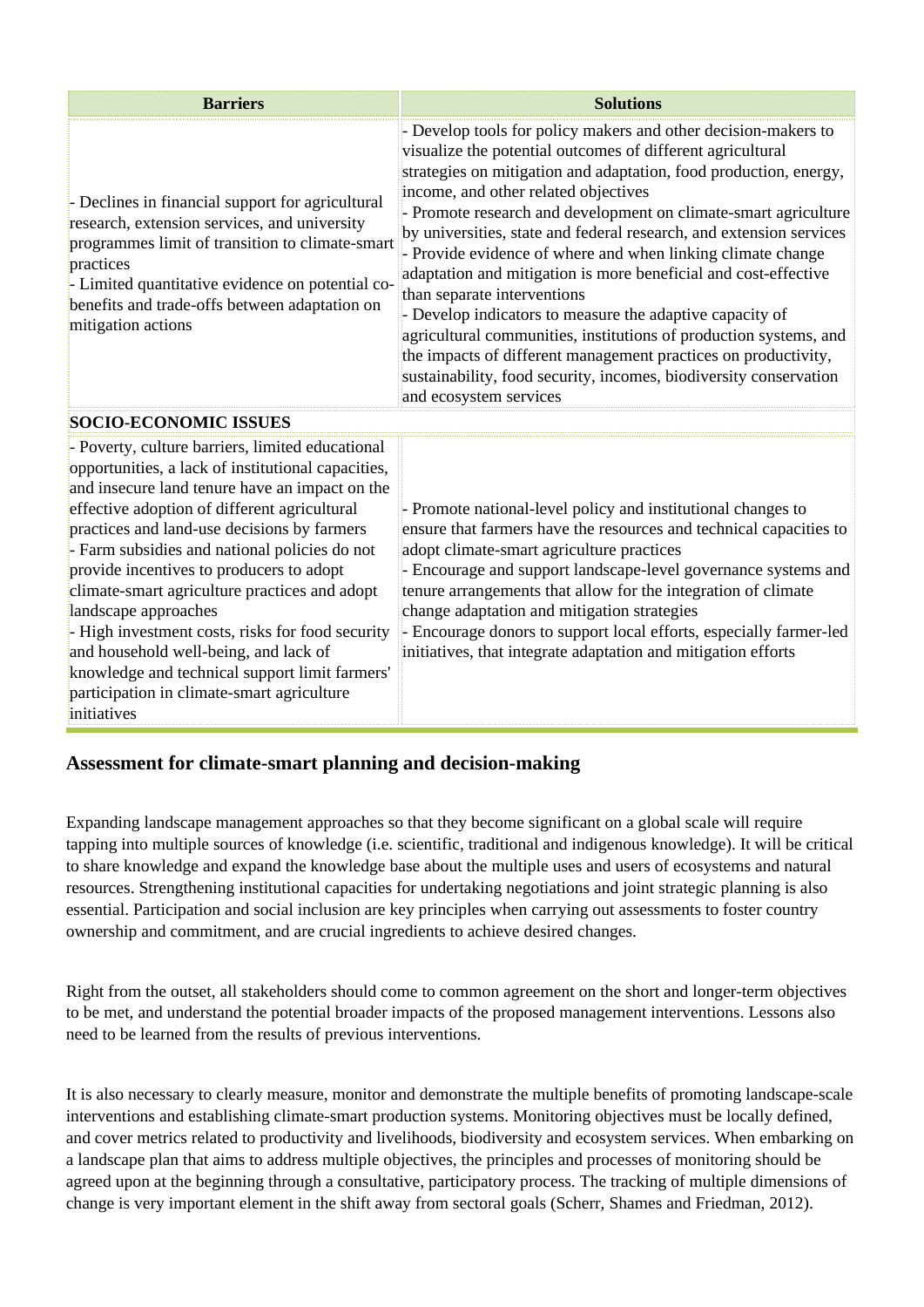Successful monitoring depends on a set of inexpensive and user-friendly integrated metrics that can track the full range of benefits from climate-smart landscape initiatives for the range of stakeholders. These integrated metrics would monitor not only carbon storage, but also the water quantity and quality, biodiversity, and other sociocultural services that are components of a climate-smart landscapes and local livelihood systems. Ideally, the tracking should include the assessment of synergies developed over the course of the landscape intervention (Duguma *et al*., 2014b). The results of monitoring, particularly on the status of potential compensation measures, the distribution of benefits, and the impacts on rights and conflict resolution, will need to be transparent and easily accessible to all stakeholders (Shames *et al*., 2011).

FAO has carried out participatory land resources management and livelihoods assessments using the Driving forces, Pressures, States, Impacts and Responses (DPSIR) framework (FAO, 2011b). DPSIR, which is a causal framework for describing the interactions between society and the environment, has been used in more than 25 countries to analyse, using both scientific and traditional knowledge, the status and trends in land management at the local and national levels (see [Case Study A3.4](http://www.fao.org/climate-smart-agriculture-sourcebook/concept/module-a3-landscapes/a3-case-studies/case-study-a3-4/es/) on the step-by-step landscape approach to prioritize sustainable land management investments and [Case Study C1.3](http://www.fao.org/climate-smart-agriculture-sourcebook/enabling-frameworks/module-c1-capacity-development/c1-case-studies/case-study-c13-participatory-stakeholder-capacity-assessment-to-strengthen-individual-and-institutional-capacities-for-climate-change-adaptation-in-the-lao-peoples-democratic-republic/es/) on participatory stakeholder capacity assessment to strengthen individual and institutional capacities for adaptation in the Lao People's Democratic Republic).

## **Box A3.5 Metrics and indicators**

Landscape approaches are considered an effective way of addressing climate change at multiple scales. However, they also pose monitoring and evaluation challenges. Landscape approaches require metrics and indicators for assessing the synergies that have been built among activities addressing multiple goals and the progress that been made toward reaching climate-smart agriculture objectives. These metrics and indicators are needed to determine whether the impacts of climate change have been addressed and justify the effectiveness of the landscape management approaches in supporting climate-smart agriculture.

As indicated in [module C9](http://www.fao.org/climate-smart-agriculture-sourcebook/enabling-frameworks/module-c9-monitoring-evaluation/es/) on monitoring and evaluation, each intervention will need to design a specific and appropriate system of parameters and methods for carrying out quantitative and periodic assessment of processes that need to be measured, and the procedures for implementing these assessments and interpreting their results. This activity will help measure performance and highlight areas for improvement.

In the application of integrated landscape management, beneficiaries must be able to undertake their own assessment of their own individual needs and the needs of the wider community. Landscape approaches requires the beneficiaries to be part of assessment activities, so that they have the necessary data and information that allow them to engage as equals in negotiations and decision-making processes.

Decision-making processes that can contribute to mainstreaming climate-smart practices involve management planning at the landscape level to reach social, economic and environmental targets. Diverse groups and institutions need to work together to develop strategies for increasing farm incomes and diversifying agricultural economies. At the same time, efforts need to me made to ensure that natural resources are used efficiently and that ecosystem functions and services are sustained over the long term. One of the primary benefits of coordinating efforts at the landscape level is the integration of decision-making processes that can support the achievement of wider objectives and national targets, including the SDGs.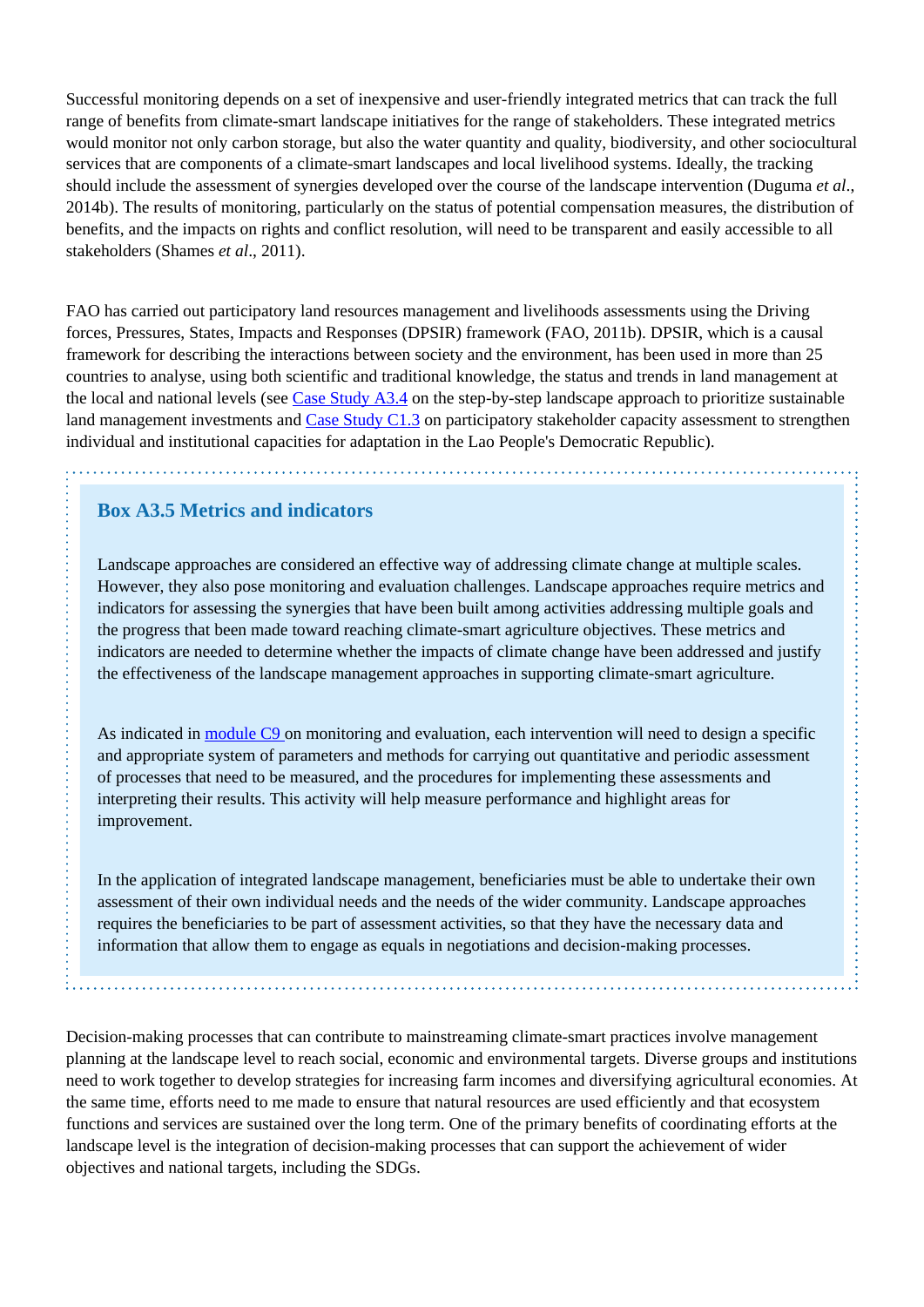In Rwanda, FAO has supported the monitoring of climate-smart interventions using local assessments to determine the benefits derived from incentives or payments for ecosystem services. Negotiations and strategic planning processes can be facilitated through the development of databases that integrate local and scientific information, as well as socio-economic and biophysical data on the state of land resources (e.g. soil, water and biological resources), the various drivers of change, climate information, and the impacts of interventions. An example of such an assessment is given in [Case study A3.8](http://www.fao.org/climate-smart-agriculture-sourcebook/concept/module-a3-landscapes/a3-case-studies/case-study-a3-8/es/), Hydrological monitoring helps scaling up watershed services incentives in Rwanda.

## **Equitable climate-smart landscapes**

Often, stakeholders have different visions and understanding of landscape planning and goals, and different entry points and priorities (e.g. land-use systems, risk aversion, increased productivity). Setting-up a successful negotiation process involves taking note of all stakeholders' interests. This needed to formulate management plans that address land use and resource management, conflict resolution and the minimization of trade-offs. Negotiations should follow procedures and rules that stakeholders have agreed on, and that are enforced by a credible and legitimized third party. This is in line with the Voluntary Guidelines on the Responsible Governance of Tenure. Landscape management is an iterative and evolving process that, through multistakeholder involvement, can help tackle and resolve conflicts and facilitate equitable negotiation processes for minority and disadvantageous groups. It can help reach negotiated agreements that involve all stakeholders. For the process to be easily understood and allow for stakeholder involvement in all phases, it needs to be as clear, simple, practical, coherent and feasible as possible given the available resources. The process should also ensure transparency and accountability, so that all stakeholders can meet their responsibilities.

FAO has developed the Green Negotiated Territorial Development (GreeNTD) approach for multistakeholder engagement to foster a progressive consensus that can ideally lead to a holistic, and negotiated vision for territorial development at multiple scales (FAO, 2016b). The GreeNTD approach promotes a decision-making method that contributes to levelling the power asymmetries among different stakeholders, particularly women, minorities, youth and other marginalized groups.

A rapidly growing number of researchers have been analysing whether conflicts can be affected by climatic change. Hsiang *et al*., 2013, have found strong causal evidence linking climatic events to conflicts. Although there has been increased attention and commitment towards empowering women and improving gender equality with regard to access to health and social services in territorial development interventions, the results that have been achieved in translating these commitments into standards and operational practices has been modest. This aspect of development is particularly important in efforts to address climate change because the sensitivity and adaptive capacity of individuals and societies are largely shaped by roles, responsibilities and entitlements associated with various markers of social identities and power relations, including, gender, ethnicity, age, socio-economic class, and caste (Carr and Thompson, 2014).

Disentangling the complex intersectionality of social inequality and power relations, which can be achieved through the GreenTD approach, is key element in activities to strengthen the resilience of communities and reducing vulnerability, especially for minority groups. An example of FAO work at the landscape scale that is being affected by climate change and conflict is presented, in [Case Study A3.9,](http://www.fao.org/climate-smart-agriculture-sourcebook/concept/module-a3-landscapes/a3-case-studies/case-study-a3-9/es/) Mobile pastoralism negotiated vaccination plans enhance landscape-level resilience in Sudan-South Sudan borders).

Water management and the efficient use of water resources are of fundamental importance in designing landscape approaches for implementing climate-smart production systems that can also contribute to avoiding conflicts.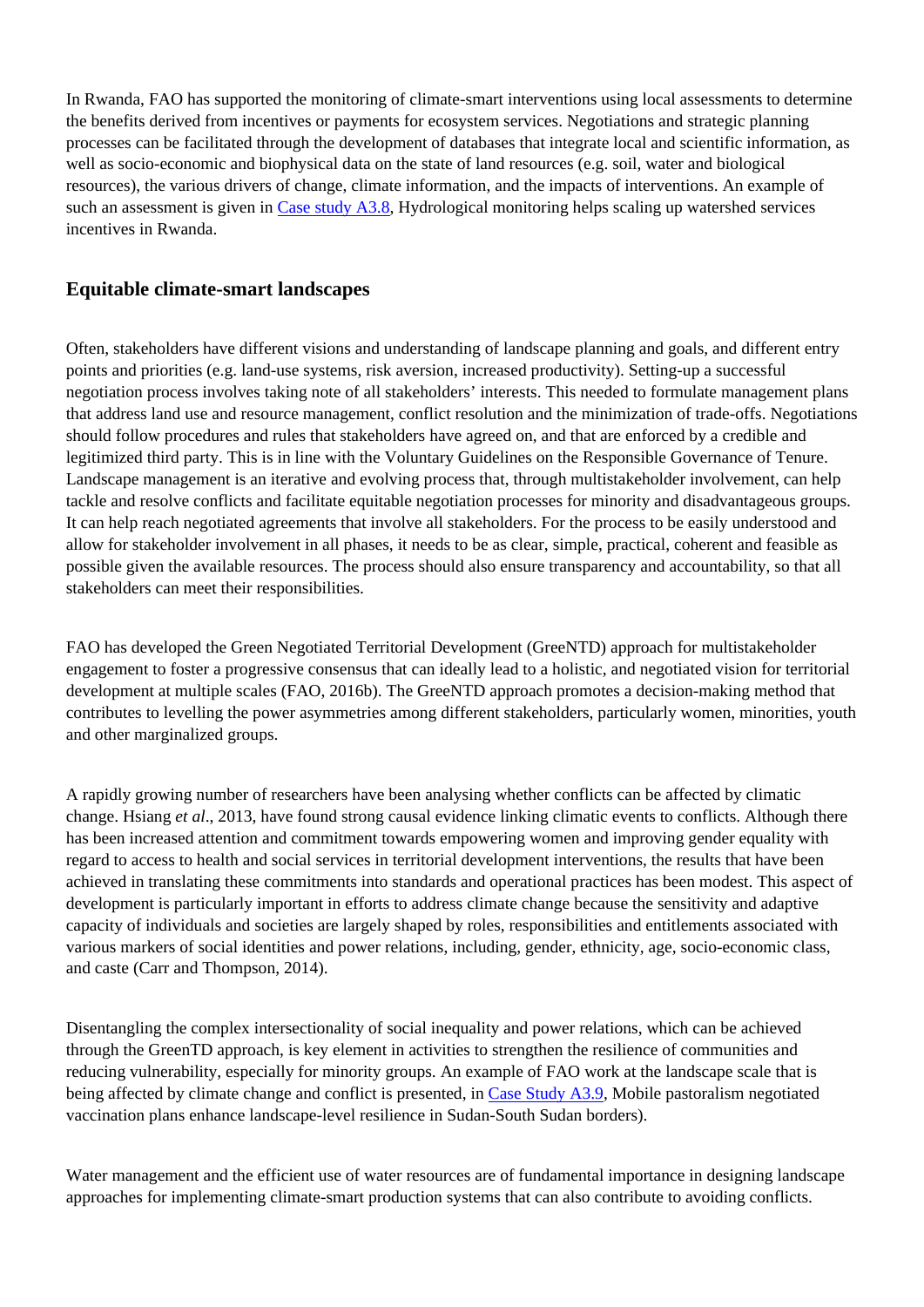Ecosystem management can also have a key role in this area. Forests and several types of agriculture land management practices, can help store water, reduce run off, protect communities from floods and other extreme weather events. Water management is essential for building resilient production systems and managing the risks associated the impacts of climate change on hydrological regimes and the frequency and intensity of droughts and flooding (see also [module B.6\)](http://www.fao.org/climate-smart-agriculture-sourcebook/production-resources/module-b6-water/es/). Efficient water resource management involves practices that sustain ecosystem services. These practices need to be based on common agreements among water and land users and other stakeholders on the modalities of use. These agreements will be best achieved through participatory governance processes that are backed up by integrated land-use and resources planning.

Large hydrological units, such as river basins, need a nested planning approach that involve various stakeholders at various scales. This approach involves linking the detailed management plan for local landscapes, which may be a micro-catchment or community territory, to larger catchment or watershed management plans and a multisector and multistakeholder plan for the river basin. [Case Study A3.10,](http://www.fao.org/climate-smart-agriculture-sourcebook/concept/module-a3-landscapes/a3-case-studies/case-study-a3-10/es/) integrated watershed management for a climate-smart development in Uganda and **[Box C5.7](http://www.fao.org/climate-smart-agriculture-sourcebook/enabling-frameworks/module-c5-climate-resilience/chapter-c5-4/es/#c424458)** provide an example of an intervention related to water management deigned to achieve climate-smart agriculture that has grown over time to include landscape management at the watershed level.

### **Financing landscape approaches**

To catalyse landscape-scale interventions for climate-smart agricultural development there is a need to increase access to financing. Achieving financial viability for development initiatives that operate at the landscape level requires that the incomes of all stakeholders are sufficiently high to prevent them from engaging in activities detrimental to local ecosystems and sustainable livelihoods. Several options to create these conditions are outlined in more detail in [module C.3](http://www.fao.org/climate-smart-agriculture-sourcebook/enabling-frameworks/module-c3-policy/es/) on financial instruments.

To implement a landscape approach and provide co-financing to climate-smart agriculture activities, mechanisms should be negotiated among multiple users and directed to multiple sectors. These mechanisms can provide incentives to smallholder producers to overcome barriers to the adoption of more environmentally-friendly and climate-smart practices. Incentives for ecosystem services can provide a spectrum of options, ranging from policydriven incentives to voluntary ones. Funding in this area can be sourced from existing public programmes, private sector investment and civil society initiatives. Improved cross-sectoral coordination of existing co-financed incentives can provide a package of actions to support short-term transitional needs and the long-term sustainability of climate-smart agriculture production systems.

Incentives for applying the landscape approach to implement climate-smart agriculture interventions can be financial or non-financial. Financial incentives can include payments for ecosystem services (PES) – a mechanism to compensate farmers and farming communities for the lost opportunity costs of maintaining ecosystem services. PES can be used as a market-based innovation to scale up sustainable land management and its components, such as sustainable forest management. PES incentives have the added advantage of increasing the financial attractiveness of alternative practices. Non-financial incentives include capacity development, educational initiatives, the provision of inputs and the development of alternative livelihoods. Improving access to higher-value markets, for example through certification for major agricultural commodities (e.g. coffee, tea and cocoa) provide additional incentives for investments in sustainable agricultural initiatives that protect environmental services.

Several examples of incentive mechanisms of this type already exist in developing countries, such as the Upper Tana Nairobi Water Fund (The Nature Conservancy) in Kenya, the Rio Rural Partnership in Brazil (see [Case Study](http://www.fao.org/climate-smart-agriculture-sourcebook/concept/module-a3-landscapes/a3-case-studies/case-study-a3-11/es/) [A3.11\)](http://www.fao.org/climate-smart-agriculture-sourcebook/concept/module-a3-landscapes/a3-case-studies/case-study-a3-11/es/), Pro-poor Rewards for Environmental Services in Africa (PRESA) Programme (ICRAF) and the Rewards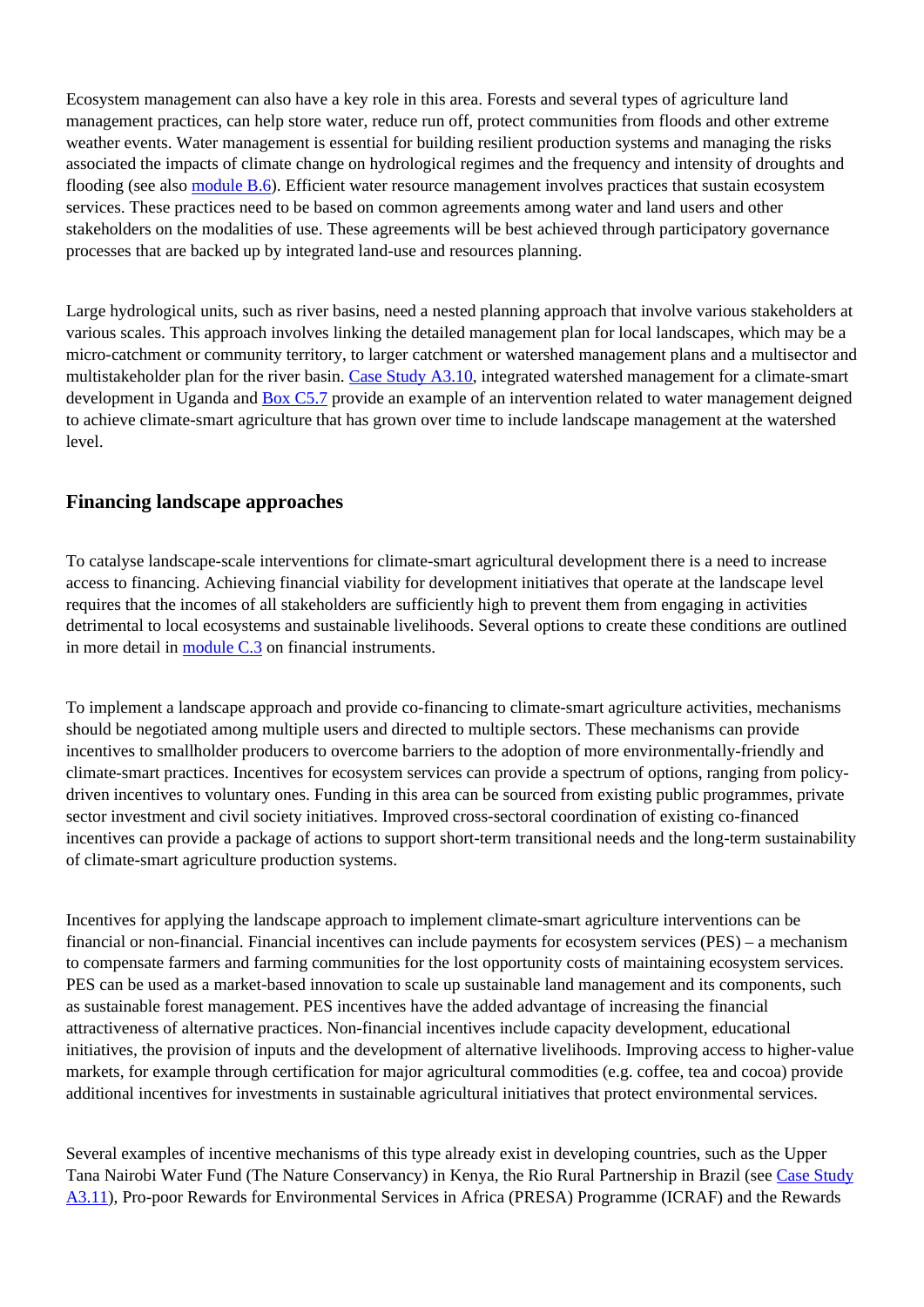for, Use of and Shared Investment in Pro-poor Environmental Services (RUPES) in Asia (ICRAF).

There is a need to catalyse landscape-scale interventions by increasing access to finance for climate-smart agricultural development. Incentives for ecosystem services can provide support for an enabling environment to improve the coordination of existing initiatives that can compensate producers for conservation activities. Support for more sustainable, climate-smart production with private sector-led eco-certification initiatives could also be coordinated with large investment programmes to increase access to locally adapted, affordable and high-quality inputs and improve infrastructure (e.g. storage, transport). For climate finance in rural landscapes to be effective, the interventions need to be coordinated with local development activities.

There are several opportunities for securing additional private and public climate finance (e.g. domestic and foreign direct investment) and bilateral and multilateral climate change funds and programmes, including carbon markets (see [module C.3](http://www.fao.org/climate-smart-agriculture-sourcebook/enabling-frameworks/module-c3-policy/es/)). For example the [AFR100](http://www.wri.org/our-work/project/AFR100/about-afr100) (the African Forest Landscape Restoration Initiative) is a country-led effort to bring 100 million hectares of land in Africa into restoration by 2030. [Initiative 20x20](http://www.wri.org/our-work/project/initiative-20x20) is a similar countryled effort to bring 20 million hectares of land in Latin America and the Caribbean into restoration by 2020. To harmonize sectoral approaches, climate finance should be linked to agricultural development finance. The implementation of activities to achieve the strategic objectives and priorities that countries have set forth in their NDCs, NAPAs, NAPS and NAMAs can also contribute to landscape-level management. The Green Climate Fund and REDD+ can also support landscape interventions. These national and international policy tools provide the flexibility to fund policy development in support of climate change adaptation and mitigation on a large scale. An example of a success story in this area is presented in [Case study A3.11,](http://www.fao.org/climate-smart-agriculture-sourcebook/concept/module-a3-landscapes/a3-case-studies/case-study-a3-11/es/) Financial sustainability for environmental services in Brazil.

# **Conclusions**

Landscape approaches are the most appropriate approaches for supporting the transition to climate-smart agricultural production systems and food systems. Interventions that apply landscape approaches can sustainably improve production, help agricultural communities adapt to climate change and reduce greenhouse gas emissions. Specific strategies and processes that are needed to scale up pilot projects, include raising awareness, boosting partnerships, supporting a system-wide capacity development to strengthen capacities of people and institutions, and creating an enabling policy and business environment.

Landscape approaches for climate-smart agriculture combine agro-ecosystem and governance dimensions and maximize their synergies. They do this by building on multiple natural, semi-natural and agro-ecosystem functions, and applying adaptive management approaches at multiple and nested scales with multiple stakeholders.

It is important to engage in land-use planning at the landscape level and adopt consensus-based and people-centred approaches that foster country ownership and commitment for climate-smart agriculture activities in the field and throughout the broader enabling environment. In order for climate-smart landscape interventions to effectively reduce conflict, enhance equity and sustain ecosystem services, all the agriculture sectors (crop and livestock production, forestry, fisheries and aquaculture) and other sectors (e.g. tourism, industry, mining, urban planning) will need to be engaged in planning processes.

Initial activities will need to focus on strengthening the enabling environment, which include policy, legislative, and institutional settings. This involves the development of a toolset for interventions and awareness-raising activities on the benefits of a wider uptake of climate-smart agricultural landscapes. The mainstreaming of best practices will include policy and institutional actions and the formulation of sustainable finance plans to support the scaling up of these practices and ensure that all stakeholders benefit from more secure livelihoods.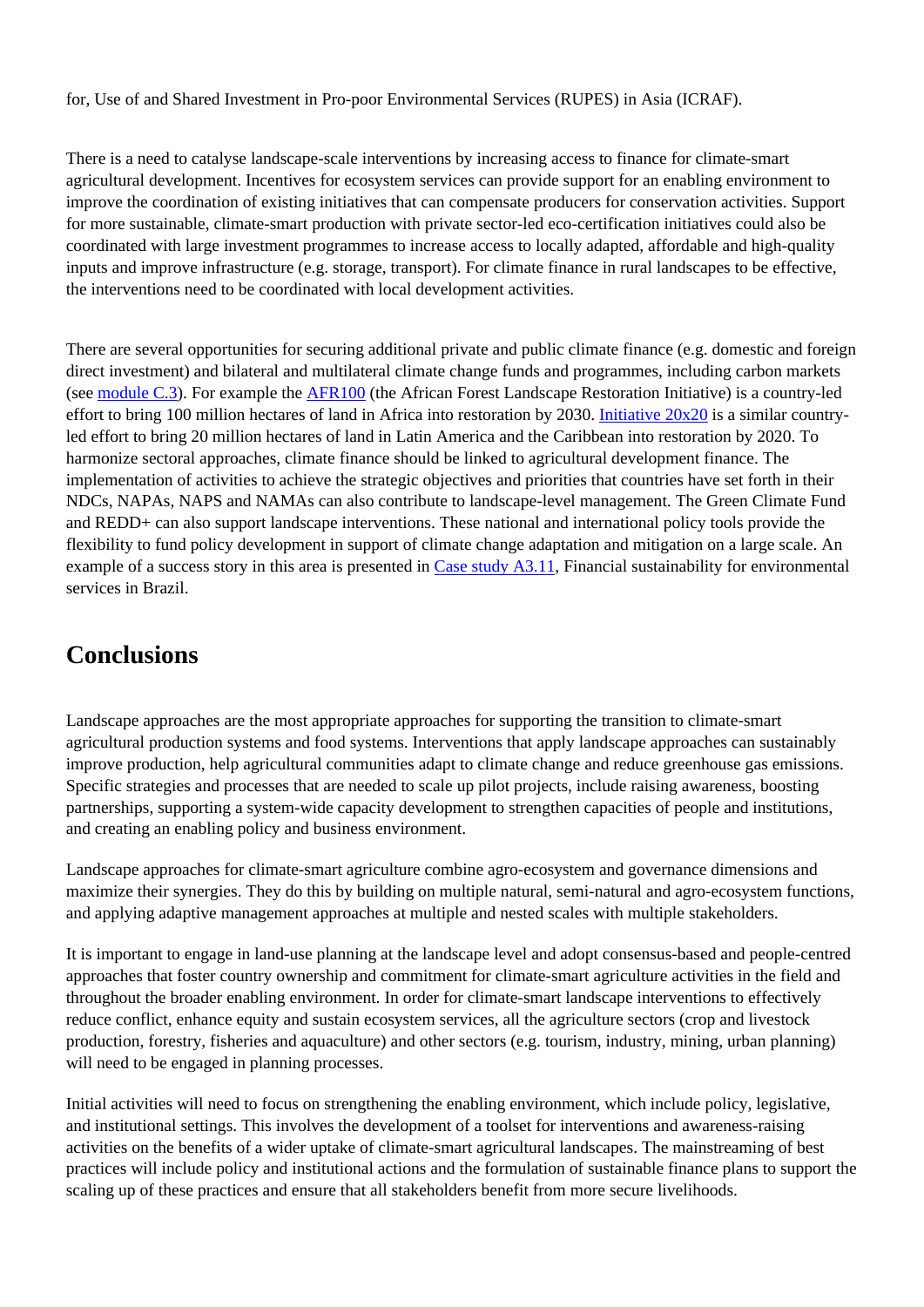Landscape approaches enable climate-smart agriculture initiatives to improve assessments and decision-making process related to short- and long-term economic, social and environmental sustainability. By applying the landscape approach, the sustainable intensification of production can be achieved, synergies between climate change adaptation and mitigation optimized, and competition over land use reduced. The approach also minimizes trade-offs and other negative externalities. The implementation of a landscape approach, allows interventions to be 'retrofitted' through endogenous monitoring, evaluation and the sharing of lessons learned. Adaptive management and participatory monitoring of the multiple impacts and benefits of managing climate-smart landscapes are essential. Climate change adaptation actions require tracking the impacts of cross-sectoral and multistakeholder efforts at different scales, and continuously adapting them to changing conditions or new information.

There is a need to catalyse landscape-scale interventions by increasing access to financing for climate-smart agricultural development. Incentives and payments for ecosystem services are potential options in this area.

# **Acknowledgements**

**Coordinating lead author:** Monica Petri (FAO)

**Contributing authors:** Nora Berrahmouni (FAO), Paul Boettcher (FAO), Sally Bunning (FAO), Sabrina Chesterman (FAO), Lalisa Duguma (ICRAF), Marco De Gaetano (FAO), Lucy Garrett (FAO), Anique Hillbrand (FAO), Helga Hissa (SEAPEC), Paolo Groppo (FAO), Kennedy Igbokwe (FAO), Waltraud Kugler (SAVE Foundation Switzerland), Salvator Ndabirorere (FAO), Constance Neely (ICRAF), Bernardete Neves (FAO), Lucie Pluschke (FAO), Seth Shames (EcoAgriculture Partners), Stefan Schlingoff (FAO), Waltraud Kugler (SAVE Foundation).

**Reviewers**: Patrick Kalas, (FAO), Damiano Lucchetti (FAO), Eugene Rurangwa (FAO), Reuben Sessa (FAO), Gregorio Velasco Gil (FAO), Petra Wolter (FAO), Sergio Zelaya (FAO).

**Notes:** The module is an update of Module 2 *Managing landscapes for Climate-smart agricultural systems* in the Climate-Smart Agriculture Sourcebook (2013) written by Anne Bogdanski (FAO), Lisen Runsten (FAO) and Marja-Liisa Tapio-Bistrom (FAO), with contributions from Anni Arial (FAO), Nadine Azzu (FAO), David Boerma (FAO), Sally Bunning (FAO), Christina Seeberg-Elverfeldt (FAO), David Coates (CBD secretariat), Zhijun Chen (FAO), Cassandra De Young (FAO), Paolo Groppo (FAO), Richard Hatfield (Natural Capital East Africa),Marc Dumas Johansen (FAO), Hans Joosten (University of Greifswald), Tomas Lindemann (FAO), Damiano Luchetti (FAO), Daniela Morra (FAO), Sheila Mwanundu (IFAD), Wu Ning (ICIMOD), Maria Nuutinen (FAO), Paola Palestini (FAO), Monica Petri (FAO), Matthias Reiche (FAO), Janie Rioux (FAO), Reuben Sessa (FAO), Doris Soto (FAO), Kim-Anh Tempelman (FAO), Stephen Twomlow (IFAD), Tiina Vahanen (FAO), Pieter Van Lierop (FAO), Manuela Vollbrecht (FAO) and Petteri Vuorinen (FAO).

# **Acronymns**

- GreenNTD Green Negotiated Territorial Development ICRAF NAMA NAP NAPA NDC REDD+ SDGs The World Agroforestry Centre Nationally Appropriate Mitigation Action National Adaptation Plan National Adaptation Programmes of Action Nationally Determined Contribution Reducing Emissions from Deforestation and Forest Degradation (+ refers to the role of conservation, sustainable management of forests and enhancement of forest carbon stocks) Sustainable Development Goals
- UNFCCC United Nations Framework Convention on Climate Change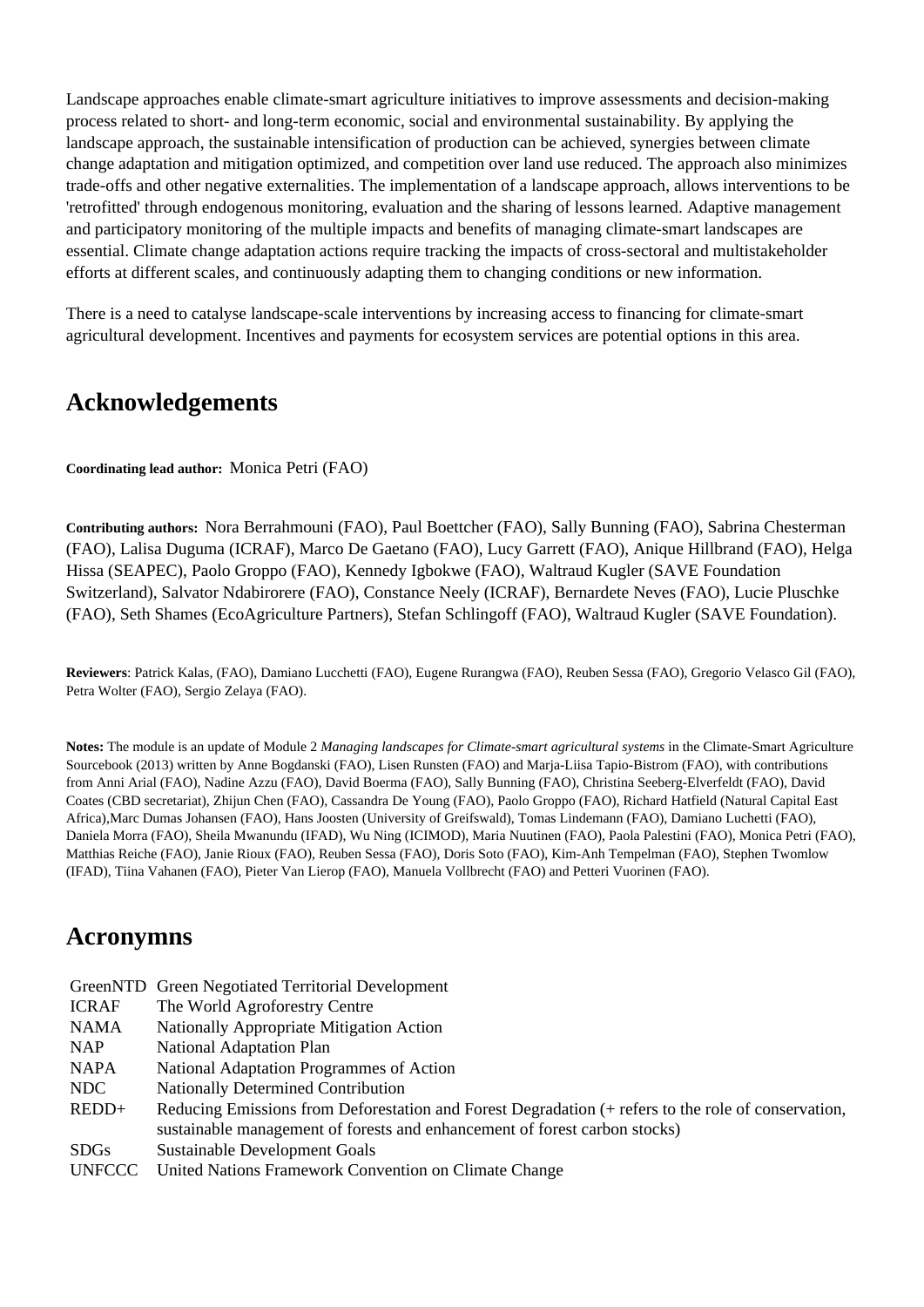# **References**

**Asquith, N.M. Vargas, M.T. & Wunder, S**. 2008. Selling two environmental services: In kind payments for bird habitats and watershed protection in Los Negros, Bolivia. *Ecological Economics*, 4: 675-684.

**Balint, P.J., Stewart, R.E., Desai, A. & Walters, L.C**. 2011. *Wicked environmental problems: managing uncertainty and conflict*. Washington DC (USA): Island Press.

**Biancalani, R. & Avagyan, A**. 2014. *Towards climate-responsible peatlands management*. Mitigation of Climate Change in Agriculture Series 9. Rome, FAO.

**Bond, I. & Mayers, J.** 2010. *Fair deals for watershed services: Lessons from a multi-country action-learning project*. Natural Resource Issues No. 13. IIED, London.

**Carr, E.R. & Thompson, M.C**. 2014. Gender and Climate Change Adaptation in Agrarian Settings: Current Thinking, New Directions, and Research Frontiers. *Geography Compass*, 8 (3): 182-197.

**Chang, H. & Bonnette, M.R**. 2016. Climate change and water-related ecosystem services: impacts of drought in California, USA. *Ecosystem Health and Sustainability*, 2(12).

**Conant, R**. 2009. *Challenges and opportunities for carbon sequestration in grassland systems*. Technical report. Rome, FAO.

**Duguma, L.A, Minang, P.A. & van Noordwijk, V**. 2014a. [Climate Change Mitigation and Adaptation in the](https://link.springer.com/article/10.1007/s00267-014-0331-x) [Land Use Sector: From Complementarity to Synergy.](https://link.springer.com/article/10.1007/s00267-014-0331-x) *Environmental Management*, 54 (3): 420–432.

**Duguma, L.A, Minang, P.A., Wambugu, S.W. & van Noordwijk, V**. 2014b. A systematic analysis of enabling conditions for synergy between climate change mitigation and adaptation measures in developing countries. *Environmental science & policy*, 42 138–148.

**Engel, S**. Pagiola, S. & Wunder, S. 2008. Designing payments for environmental services in theory and practice: An overview of the issues. *Ecological Economics*, 65: 663-674.

**FAO**. 2011a. *Framework programme on climate-change adaptation*. FAO Adapt. Rome.

**FAO**. 2011b. *[LADA methodology and results website](http://www.fao.org/nr/kagera/tools-and-methods/lada-locallevel-assessment-manuals/en/)*. Rome.

**FAO**. 2012a. *Mainstreaming climate-smart agriculture into a broader landscape approach*. Background Paper for the Second Global Conference on Agriculture, Food Security and Climate Change Hanoi, Vietnam, 3-7 September 2012.

**FAO**. 2012b. *Voluntary Guidelines on the Responsible Governance of Tenure of Land, Fisheries and Forests in the Context of National Food Security*. Rome.

**FAO**. 2012c. *[AQUASTAT website](http://www.fao.org/nr/water/aquastat/main/index.stm)*. [online] Rome.

**FAO**. 2013. *Climate-smart agriculture sourcebook*. Rome. 558 pp.

**FAO**. 2015. *Climate change and food systems: global assessments and implications for food security and trade*. Rome.

**FAO**. 2016a. *Climate change and food security: risks and responses*. Rome.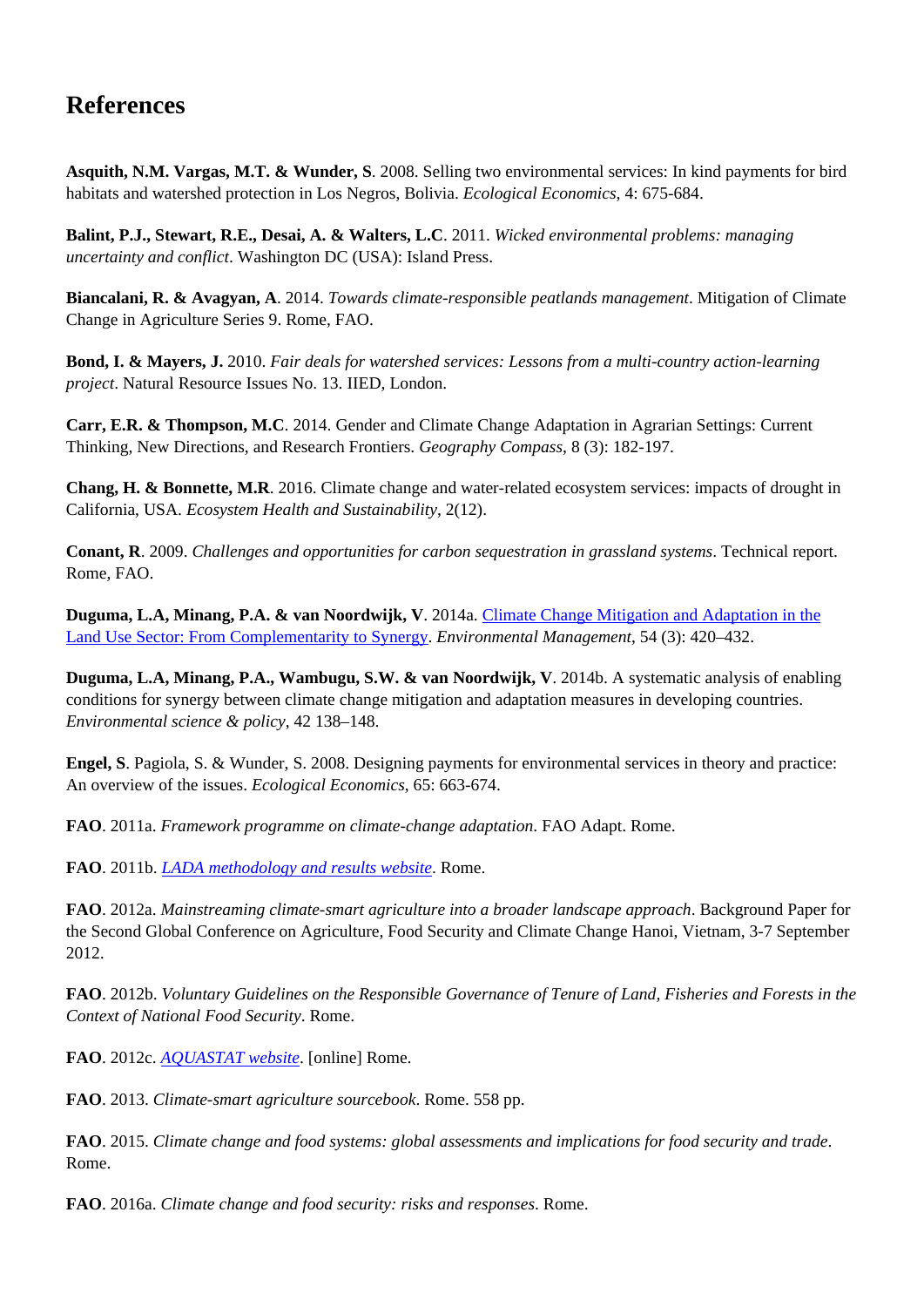**FAO**. 2016b. *Negotiation, environment and territorial development green negotiated territorial development (GREENTD) more than a methodology- an approach for improving equitable access and sustainable management of territories*. Rome.

**FAO**. 2017a. *The charcoal transition: greening the charcoal value chain to mitigate climate change and improve local livelihoods*, by J. van Dam. Rome.

**FAO**. 2017b. *[Sustainable Land Management \(SLM\) in Practice in the Kagera Basin: Lessons Learned for Scaling](http://www.fao.org/3/a-i6085e.pdf) [up at Landscape Level](http://www.fao.org/3/a-i6085e.pdf)*. Rome.

**FAO-WOCAT**. 2011. *[Questionnaire for mapping land degradation and sustainable land management \(QM\) v2](http://www.fao.org/nr/kagera/tools-and-methods/lada-local-level-assessmentmanuals/en/)*. Rome.

**Fisher, B. Turner, R.K., Burgess, N.D., Swetnam, R.D., Green, J., Green, R., Kajembe, G., Kulindwa, K., Lewis, S.L., Marchant, R., Marshall, A.R., Madoffe, S., Munishi, P.K.T., Morse-Jones, S., Mwakalila, S., Paavola, J., Naidoo, R., Ricketts, T., Rouget, M., Willcock, S., White, S., & Balmford, A**. 2011. Measuring, modelling and mapping ecosystem services in the eastern arc mountains of Tanzania. *Progress in Phys. Geog*., 35: 595-611.

**Harvey, C.A., Chacón, M., Donatti, C.I., Garen, E., Hannah, L., Andrade, A., Bede, L., Brown, D., Calle, A., Chará, J., Clement, C., Gray, E., Hoang, M.H., Minang, P., Rodríguez, A.M., Seeberg-Elverfeldt, C., Semroc, B., Shames, S., Smukler, S., Somarriba, E., Torquebiau, E., van Etten, J. & Wollenberg, E**. 2014. [Climate-Smart Landscapes: Opportunities and Challenges for Integrating Adaptation and Mitigation in Tropical](http://www.fao.org/doi:) [Agriculture](http://www.fao.org/doi:). *Conservation Letters*, 7: 77–90.

**Holmgren, P**. 2012. *[Landscapes for sustainable development. Center for International Forestry Research \(CIFOR\)](http://blog.cifor.org/12517/landscapes-for-sustainable-development) [Forests News Blog](http://blog.cifor.org/12517/landscapes-for-sustainable-development)*.

**Hsiang, M.S., Burke, M. & Miguel, E**. 2013. [Quantifying the influence of climate on human conflict.](http://www.fao.org/doi:) *Science*, 341 (6151): 1235367.

**IPCC**. 2014. Summary for policymakers. In *Climate Change 2014: Impacts, Adaptation, and Vulnerability. Part A: Global and Sectoral Aspects. Contribution of Working Group II to the Fifth Assessment Report of the Intergovernmental Panel on Climate Change* [Field, C.B., V.R. Barros, D.J. Dokken, K.J. Mach, M.D. Mastrandrea, T.E. Bilir, M. Chatterjee, K.L. Ebi, Y.O. Estrada, R.C. Genova, B. Girma, E.S. Kissel, A.N. Levy, S. MacCracken, P.R. Mastrandrea, and L.L. White (eds.)]. Cambridge University Press, Cambridge, United Kingdom and New York, NY, USA, pp. 1-32.

**Jeanes, K., Van Noordwijk, M., Joshi, L., Widayati, A., Farida, Leimona, B**. 2006. *Rapid Hydrological Appraisal in the context of environmental service rewards*. World Agroforestry Centre - ICRAF SEA Regional Office, Bogor.

**LPFN**. 2016. *[Landscape for people, food and nature](http://peoplefoodandnature.org/about-integrated-landscape-management/)* [online]. [19 September 2016].

**MacLeod, M., Gerber, P., Mottet, A., Tempio, G., Falcucci, A., Opio, C., Vellinga, T., Henderson, B. & Steinfeld, H**. 2013. *Greenhouse gas emissions from pig and chicken supply chains – A global life cycle assessment*. Rome, FAO.

**Millennium Ecosystem Assessment (MEA)**. 2005. *Ecosystems and human well-being: synthesis*. Washington D.C., Island Press. 155 pp.

**Minang, P.A., van Noordwijk, M., Freeman, O.E., Mbow, C., de Leeuw, J. & Catacutan, D., eds**. 2015. *[Climate-smart landscapes: multifunctionality in practice](http://asb.cgiar.org/climate-smart-landscapes/digital-edition/resources/Climate-Smart_Landscapes-LR.pdf)*. Nairobi, Kenya: World Agroforestry Centre (ICRAF).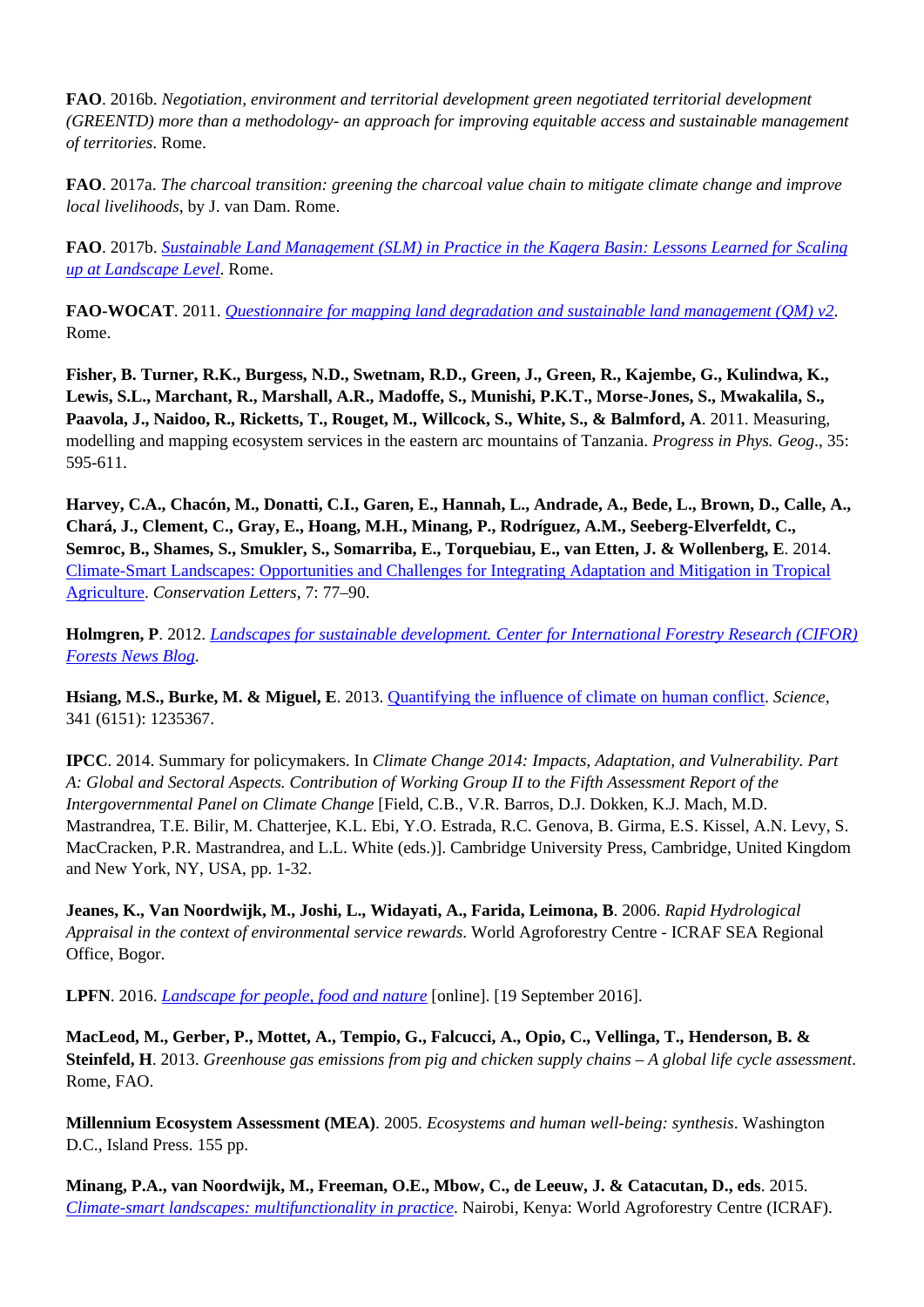444 pp. (available at

**Nyssen, J., Poesen, J., Gebremichael, D., Vancampenhout, K., D'aes, M., Yindego, G., Govers, G., Leirs, H., Moeyersons, J., Naudts, J., Haregeeweyn, N., Haile, M. & Deckers, J**. 2007. Interdisciplinary on-site evaluation of stone bunds to control soil erosion on cropland in Northern Ethiopia. *Soil & Tillage Research*, 94: 151-163.

**Ponette-Gonzalez, A.G., Brauman, K.A., Marin-Spiotta, E., Farley, K.A., Weathers, K.C., Young, K.R. & Curran, L.M**. 2014. Managing water services in tropical regions: from land cover proxies to hydrological fluxes. *Ambio*, 44(5): 367-375.

**Porras, I., Alyward, B. & Dengel, J**. 2013. IIED, London. 36 pp.

**Reij, C., Tappan, G. & Smale, M**. 2009. *[Re-greening the Sahel: farmer-led innovation in Burkina Faso and](http://www.ifpri.org/book-5826/millionsfed/cases/innovation) [Niger](http://www.ifpri.org/book-5826/millionsfed/cases/innovation)*.

**Rio Rural.** 2016. *[Integrated climate approach of RIO RURAL programme to family based agriculture in the State](http://www.nrg4sd.org/wp-content/uploads/2016/06/RJ_Integrated-Climate-Approach-to-Family-based-Agriculture.pdf) [of Rio de Janeiro](http://www.nrg4sd.org/wp-content/uploads/2016/06/RJ_Integrated-Climate-Approach-to-Family-based-Agriculture.pdf)*. Preliminary version 18th of February 2016.

**Sangha Group**. 2008. *[The 'Sangha guidelines' for landscape approaches](http://www.ecoagriculture.org/documents/files/doc_126.pdf)*. Learning from Landscapes: The IUCN Forest Conservation Programme 2008. IUCN & Ecoagriculture Partners. Arborvitaespecial.

**Sayer, J., Sunderland, T., Ghazoul, J., Pfund, J.L., Sheil, D., Meijaard, E., Ventera, M., Boedhihartonoa, A.G., Dayb, M., Garciab, C., van Oosten, C. & Buck, L.E**. 2013. Ten principles for a landscape approach to reconciling agriculture, conservation, and other competing land uses. *Proceedings of the National Academy of Sciences*, 110 (21): 8349-8356.

**Shames, S., Scherr, S.J., Wallace, C., Hatcher, J**. 2011. *Integrating Agendas for Forests, Agriculture and Climate Change Mitigation: Rationale and Recommendations for Landscape Strategies, National Policy and International Climate Action*. Ecoagriculture Discussion Paper no. 7. EcoAgriculture Partners, Washington, DC.

**Scherr, S**. 2013. [Food Security and Sustainable Resource Use: Comments](https://www.slideshare.net/Ecoagriculture/food-security-and-sustainable-resource-use-comments-by-sara-scherr-president-ecoagriculture-partners). *Food security futures*. Dublin, Ireland.

Scherr, S.J., Shames, S. & Friedman, R. 2012. [From climate-smart agriculture to climate-smart landscapes.](http://www.agricultureandfoodsecurity.com/content/1/1/12) *Agriculture & Food Security*, 1: 1–12.

**Scherr, S., Shames, S.J. & Friedman, R**. 2013. *Defining integrated landscape management for policy makers*. Ecoagriculture Policy Focus, No. 10. EcoAgriculture Partners, Washington, DC.

**Smith, S., Rowcroft, P., Everard, M., Couldrick, L., Reed, M., Rogers, H., Quick, T., Eves, C. & Whicte, C**. 2013. *Payments for ecosystem services: a best practice guide*. DEFRA, London. 85 pp.

**Sunderland, T**. 2012. *Landscape guidelines and principles*. Presentation at conference. Bogor, Indonesia, CI-FOR.

**Sunderland, T**. 2014. *['Landscape approach' defies simple definition — and that's good](http://blog.cifor.org/23834/landscape-approach-defies-simple-definition-and-thats-good?fnl=en)*. Bogor, Indonesia, CI-FOR.

**United Nations Economic Commission for Europe (UNECE)**. 2015. *[Reconciling resource uses in](http://www.unece.org/index.php?id=41427) [transboundary basins: assessment of the water-food-energy-ecosystems nexus](http://www.unece.org/index.php?id=41427)*.

**Unger-Shayesteh, K., Vorogushyn, S., Farinotti, D., Gafurov, A., Duethmann, D., Mandychev, A. & Merz, B**. 2013. [What do we know about past changes in the water cycle of Central Asian headwaters? A review.](http://www.) *Global and Planetary Change*, 110 (A) : 4-25.